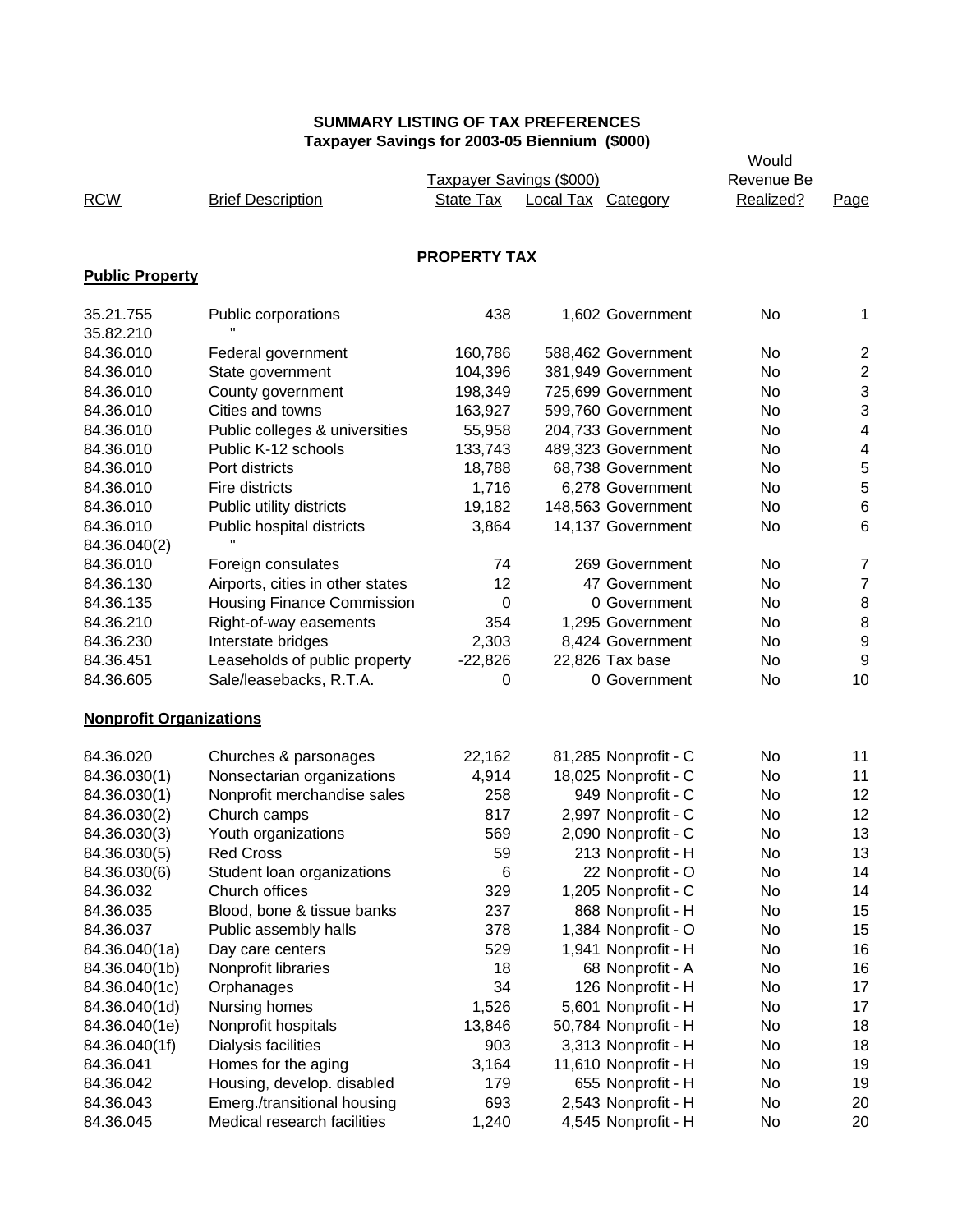|                          |                                  |                                 |                           |                      | Would      |      |
|--------------------------|----------------------------------|---------------------------------|---------------------------|----------------------|------------|------|
|                          |                                  | <b>Taxpayer Savings (\$000)</b> |                           |                      | Revenue Be |      |
| <b>RCW</b>               | <b>Brief Description</b>         | <b>State Tax</b>                | <b>Local Tax Category</b> |                      | Realized?  | Page |
|                          |                                  |                                 |                           |                      |            |      |
| 84.36.046                | Cancer treatment clinics         | 339                             |                           | 1,242 Nonprofit - H  | No         | 21   |
| 84.36.047                | Radio & TV transmission          | 0                               |                           | 0 Nonprofit - O      | No         | 21   |
| 84.36.050(1)             | Private colleges                 | 8,664                           |                           | 31,779 Nonprofit - O | No         | 22   |
| 84.36.050(1)             | Private K-12 schools             | 9,274                           |                           | 34,022 Nonprofit - O | No         | 22   |
| 84.36.050(2)             | <b>Educational foundations</b>   | 37                              |                           | 137 Nonprofit - O    | No         | 23   |
| 84.36.060(1a)            | Collections and museums          | 1,112                           |                           | 4,078 Nonprofit - A  | No         | 23   |
| 84.36.060(1b)            | Performing arts                  | 824                             |                           | 3,023 Nonprofit - A  | No         | 24   |
| 84.36.250                | Water cooperatives               | 264                             |                           | 967 Nonprofit - O    | No         | 24   |
| 84.36.260                | Open space & park land           | 263                             |                           | 964 Nonprofit - O    | No         | 25   |
| 84.36.350                | Sheltered workshops              | 697                             |                           | 2,557 Nonprofit - H  | No         | 25   |
| 84.36.480                | Fair associations                | 23                              |                           | 84 Nonprofit - O     | No         | 26   |
| 84.36.500                | <b>Conservation futures</b>      | 0                               |                           | 0 Nonprofit - O      | No         | 26   |
| 84.36.550                | Nonprofit fund-raising           | 57                              |                           | 207 Nonprofit - O    | No         | 27   |
| 84.36.560                | Low-income rental housing        | 1,776                           |                           | 6,500 Nonprofit - H  | No         | 27   |
| 84.36.570                | Demonstration farms              | $\overline{c}$                  |                           | 4 Nonprofit - O      | <b>No</b>  | 28   |
| 84.36.650                | Fund-raising to support artists  | 4                               |                           | 13 Nonprofit - A     | No         | 28   |
| <b>Private Property</b>  |                                  |                                 |                           |                      |            |      |
| 15.76.165                | Leased agricultural fair lands   | 0                               |                           | 0 Agriculture        | No         | 29   |
| 84.14.020                | Targeted public housing          | 589                             |                           | 2,157 Other business | No         | 29   |
| 84.26.070                | Historic property                | 2,707                           |                           | 9,902 Individual     | No         | 30   |
| 84.33.210                | Forest land, spec. assess.       | 544                             |                           | 1,989 Other          | Yes        | 30   |
| 84.36.010                | 2nd Narrows bridge               | 0                               |                           | 0 Bus. Incentive     | No         | 31   |
| 84.36.015                | Parcels valued less than \$500   | 135                             |                           | 494 Other            | No         | 31   |
| 84.36.020                | Cemeteries                       | 2,202                           |                           | 8,076 Other          | No         | 32   |
| 84.36.030(4)             | Veterans organizations           | 216                             |                           | 791 Other            | No         | 32   |
| 84.36.060(1c)            | Fire companies                   | 0                               |                           | 0 Other              | No         | 33   |
| 84.36.060(1d)            | Humane societies                 | 57                              |                           | 209 Other            | No         | 33   |
| 84.36.255                | Habitat/water quality improv.    | 48                              |                           | 175 Other            | No         | 34   |
| 84.36.381                | Senior citizens & disabled       | 25,859                          |                           | 131,527 Individual   | No         | 34   |
|                          | persons exemption                |                                 |                           |                      |            |      |
| 84.36.400                | Home improvements                | 472                             |                           | 1,728 Individual     | No         | 35   |
| 84.36.487                | Air pollution control facilities | 1,025                           |                           | 3,748 Other business | No         | 35   |
| 84.36.635                | Alcohol/biodiesel fuel           | 0                               |                           | 0 Bus. incentive     | No         | 36   |
| 84.36.640                | Wood biomass fuel                | 0                               |                           | 0 Bus. incentive     | No         | 36   |
| 84.36.655                | Super-efficient aircraft         | 546                             |                           | 2,016 Bus. incentive | No         | 37   |
| 84.56.025                | Waiver, delinquency penalties    | 0                               |                           | 0 Individual         | No         | 37   |
| 84.56.450                | Waiver, Y2K-related penalties    | 0                               |                           | 0 Other              | No         | 38   |
| <b>Personal Property</b> |                                  |                                 |                           |                      |            |      |

| 84.36.070    | Intangibles              |         | 4,473,369 16,252,332 Intangibles | Unlikely | 39 |
|--------------|--------------------------|---------|----------------------------------|----------|----|
| 84.36.079    | Ships under construction |         | 0 Bus. incentive                 | No       | 40 |
| 84.36.080(1) | Commercial vessels       | 2.565   | 17,391 Bus. incentive            | No       | 40 |
| 84.36.080(2) | Historic vessels         | 16      | 56 Individuals                   | No       | 41 |
| 84.36.090    | Other ships and vessels  | -12.886 | 43.253 Individuals               | No       | 41 |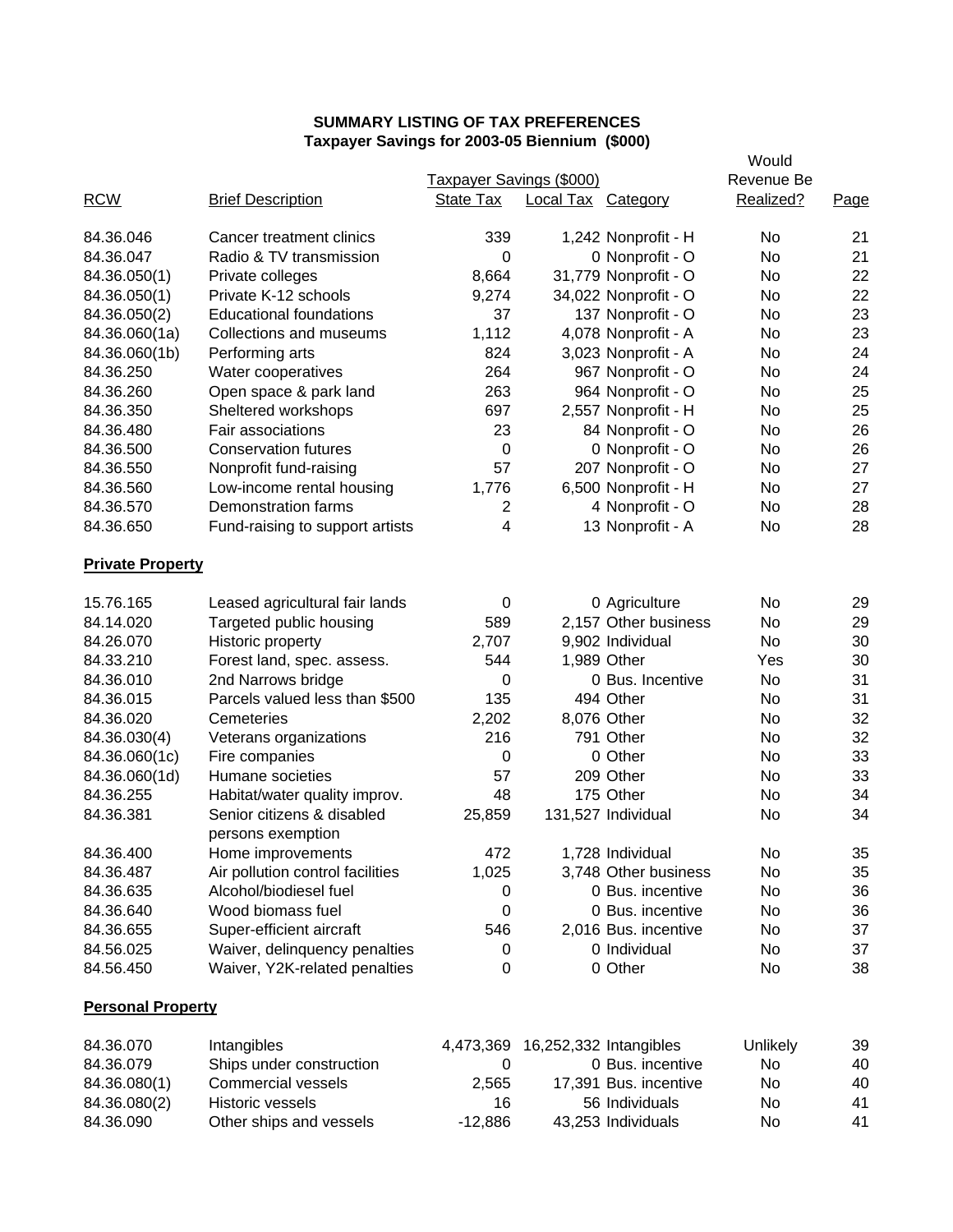|                                       | raxpayer Javings for 2003-03 Dieminum (\$000) |                                |                           |                        |                     |      |
|---------------------------------------|-----------------------------------------------|--------------------------------|---------------------------|------------------------|---------------------|------|
|                                       |                                               | Taxpayer Savings (\$000)       |                           |                        | Would<br>Revenue Be |      |
| <b>RCW</b>                            | <b>Brief Description</b>                      | State Tax                      | <b>Local Tax Category</b> |                        | Realized?           | Page |
| 84.36.105                             | Cargo containers                              | 623                            |                           | 2,281 Bus. incentive   | No                  | 42   |
| 84.36.110(1)                          | Household goods                               | 162,872                        |                           | 591,750 Individuals    | No                  | 42   |
| 84.36.110(2)                          | \$3,000 of personal property                  | 356                            |                           | 1,293 Individuals      | No                  | 43   |
| 84.36.240                             | Soil & water conserv. districts               | 16                             |                           | 58 Government          | No                  | 43   |
| 84.36.300                             | Goods in transit                              | 0                              |                           | 0 Bus. incentive       | No                  | 44   |
| 84.36.470                             | Ag. products held for sale                    | 15,995                         |                           | 58,523 Agriculture     | No                  | 44   |
| 84.36.477                             | <b>Business inventories</b>                   | 207,693                        |                           | 759,884 Other business | No                  | 45   |
| 84.36.510                             | π.                                            |                                |                           |                        |                     |      |
| 84.36.580                             | Field burning equipment                       | 28                             |                           | 102 Agriculture        | No                  | 45   |
| 84.36.590                             | Vitrification equipment                       | 0                              |                           | 0 Bus. incentive       | No                  | 46   |
| 84.36.595                             | Vehicles, trailers, campers                   | 243,679                        |                           | 885,480 Tax base       | No                  | 46   |
| 84.36.600                             | Custom computer software                      | 2,472                          |                           | 9,045 Other business   | No                  | 47   |
| 84.36.630                             | Farm machinery (state levy)                   | 3,274                          |                           | 0 Agriculture          | No                  | 47   |
| 84.36.645                             | Semiconductor materials                       | 0                              |                           | 0 Bus. incentive       | No                  | 48   |
| 84.40.030(3)                          | Growing crops                                 | 466                            |                           | 1,702 Agriculture      | No                  | 48   |
| 84.40.037                             | Canned computer software                      | 2,373                          |                           | 8,684 Other business   | No                  | 49   |
| 84.40.220                             | Nursery stock                                 | 241                            |                           | 883 Agriculture        | No                  | 49   |
| <b>Alternative Valuation/Deferral</b> |                                               |                                |                           |                        |                     |      |
| 84.33.140                             | Forest land, statutory values                 | 15,390                         |                           | 56,308 Other business  | No                  | 50   |
| 84.33.140(13,14)                      | Forest land compensating tax                  | 0                              |                           | 968 Other              | Yes                 | 50   |
| 84.34.060                             | Open space lands, current use                 | 4,822                          | 17,643 Other              |                        | No                  | 51   |
| 84.34.065                             | Farm lands, current use                       | 32,505                         |                           | 118,925 Agriculture    | No                  | 51   |
| 84.34.108(6)                          | Open space compensating tax                   | 513                            |                           | 1,849 Other            | Yes                 | 52   |
| 84.36.381(6)                          | Valuation freeze, sen. citizens               | 19,751                         |                           | 62,130 Individuals     | No                  | 52   |
| 84.38.030                             | Senior citizens tax deferral                  | 1,029                          |                           | 0 Individuals          | Yes                 | 53   |
|                                       |                                               | <b>IN-LIEU OF PROPERTY TAX</b> |                           |                        |                     |      |
| <b>PUD Privilege Tax</b>              |                                               |                                |                           |                        |                     |      |
| 43.52.460                             | Steam-generated power plant                   | 0                              |                           | 0 Other business       | No                  | 54   |
| <b>Leasehold Excise Tax</b>           |                                               |                                |                           |                        |                     |      |
| 35.21.755                             | Public historical sites                       | 377                            |                           | 331 Government         | Unlikely            | 54   |
| 82.29A.020(1)                         | Government manufacturing                      | 2,402                          |                           | 2,107 Government       | Unlikely            | 55   |
| 82.29A.020(1)                         | Easements, removing products                  | 377                            |                           | 331 Other              | Yes                 | 55   |
| 82.29A.020(2)                         | Hanford leases; excl. of fees                 | 13                             |                           | 11 Other business      | Unlikely            | 56   |
| 82.29A.120(1)                         | Credit for excessive tax                      | 416                            |                           | 365 Other business     | Yes                 | 56   |
| 82.29A.120(2)                         | Product leases; 33% credit                    | 208                            |                           | 182 Agriculture        | Yes                 | 57   |
| 82.29A.130(3)                         | Subsidized housing                            | 7,353                          |                           | 6,449 Government       | <b>Unlikely</b>     | 57   |
| 82.29A.130(5)                         | Public employee housing                       | 209                            |                           | 183 Government         | Unlikely            | 58   |
| 82.29A.130(6-7)                       | Indian trust lands                            | 556                            |                           | 487 Government         | No                  | 58   |
| 82.29A.130(8-9)                       | Leases $<$ \$250/year or 30 days              | 3,471                          |                           | 3,045 Other business   | Yes                 | 59   |
| 82.29A.130(10)                        | Homes pending destruction                     | 63                             |                           | 55 Other               | Unlikely            | 59   |
| 82.29A.130(11)                        | Public works contracts                        | 53                             |                           | 47 Government          | Unlikely            | 60   |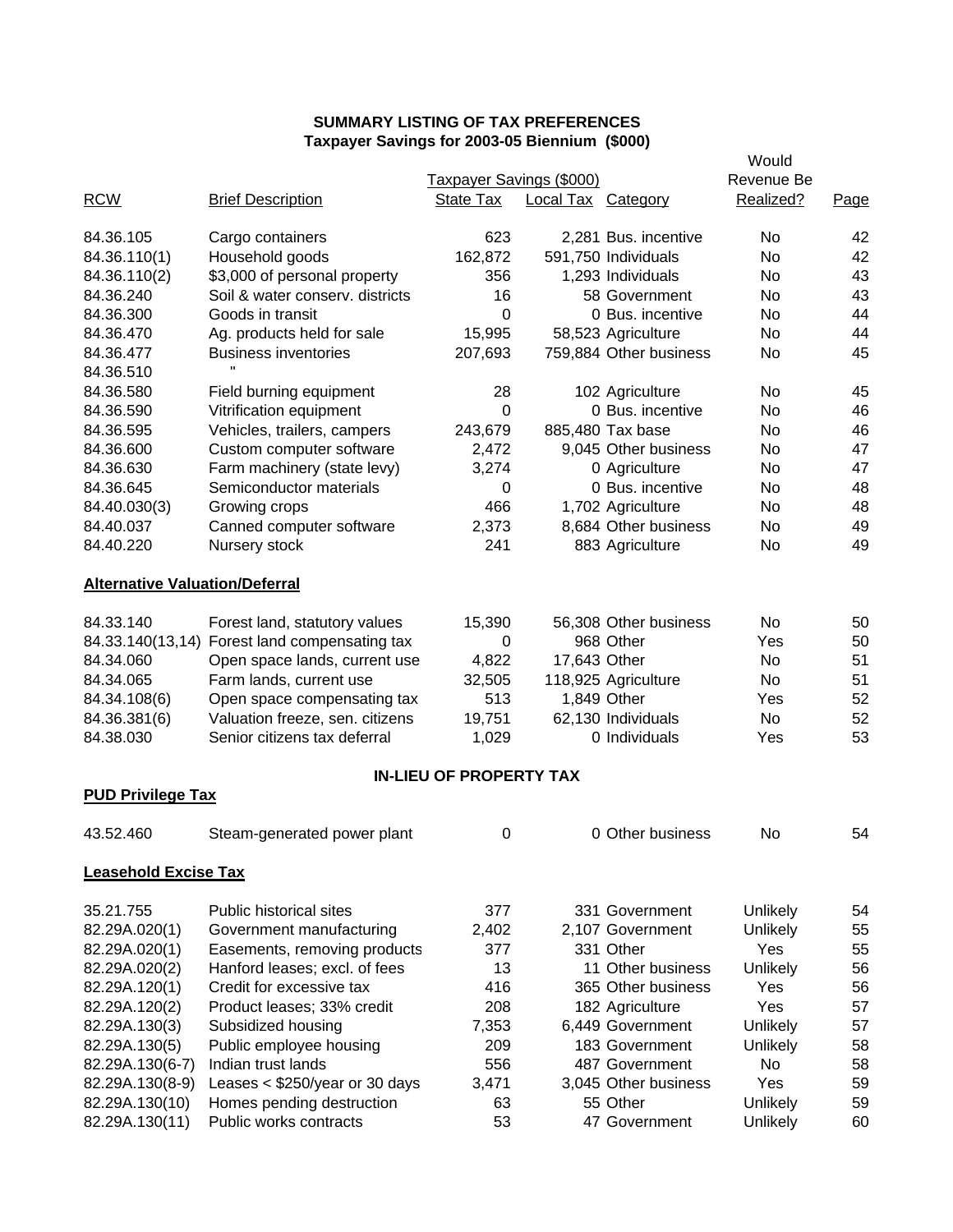|                             | axpayor Javings for 2003-03 Dictimum (\$000) |                                    |                           |                    | Would      |      |
|-----------------------------|----------------------------------------------|------------------------------------|---------------------------|--------------------|------------|------|
|                             |                                              | Taxpayer Savings (\$000)           |                           |                    | Revenue Be |      |
| <b>RCW</b>                  | <b>Brief Description</b>                     | State Tax                          | <b>Local Tax Category</b> |                    | Realized?  | Page |
| 82.29A.130(12)              | Inmate employment programs                   | 40                                 |                           | 35 Government      | Unlikely   | 60   |
| 82.29A.130(13)              | Camps for disabled persons                   | 4                                  |                           | 4 Nonprofit - H    | Yes        | 61   |
| 82.29A.130(14)              | Professional baseball stadium                | 92                                 |                           | 81 Bus. incentive  | Yes        | 61   |
| 82.29A.130(15)              | Professional football stadium                | 120                                |                           | 105 Bus. incentive | Yes        | 62   |
| 82.29A.130(16)              | Public facilities districts                  | 97                                 |                           | 85 Bus. incentive  | Yes        | 62   |
| 82.29A.132                  | 2nd Narrows bridge                           | 0                                  |                           | 0 Bus. incentive   | No.        | 63   |
| 82.29A.134                  | Sale/leasebacks, R. T. A.                    | 0                                  |                           | 0 Government       | No         | 63   |
| 82.29A.135                  | Gasohol production facilities                | 0                                  |                           | 0 Bus. incentive   | No.        | 64   |
| 82.29A.136                  | Developments, > 3000 lots                    | 167                                |                           | -227 Tax base      | Yes        | 64   |
| 82.29A.137                  | Super-efficient aircraft facilities          | 1,100                              |                           | 965 Bus. incentive | Yes        | 65   |
| <b>Vehicle Excise Taxes</b> |                                              |                                    |                           |                    |            |      |
| 82.44.010(2)                | Excluded motor vehicles                      | 0                                  |                           | 0 Tax base         | No         | 65   |
| 82.44.015                   | Ride-sharing vehicles                        | 0                                  |                           | 262 Other          | Yes        | 66   |
| 82.44.022                   | Personal vehicles, \$30 credit               | 0                                  |                           | 0 Individuals      | No         | 66   |
| 82.44.023                   | <b>Rental cars</b>                           | 0                                  |                           | 0 Tax base         | No         | 67   |
| 82.44.025                   | Taipei Econ./Cultural vehicles               | 0                                  |                           | 0 Government       | <b>No</b>  | 67   |
| 82.48.100                   | Government aircraft                          | 12                                 |                           | 0 Government       | <b>No</b>  | 68   |
| 82.48.100                   | Commercial aircraft                          | 96                                 |                           | 0 Commerce         | No         | 68   |
| 82.48.100                   | Aircraft held for sale                       | 4                                  |                           | 0 Other business   | Unlikely   | 69   |
| 82.48.100                   | Nonresident aircraft                         | 4                                  |                           | 0 Other business   | Unlikely   | 69   |
| 82.49.020                   | Boats less than 16 ft. in length             | 3,287                              |                           | 0 Individuals      | Yes        | 70   |
| 82.50.520(1-4)              | Travel trailers and campers                  | 0                                  |                           | 0 Individuals      | No         | 70   |
| <b>Timber Excise Tax</b>    |                                              |                                    |                           |                    |            |      |
| 84.33.075                   | Nonprofit youth organizations                | 0                                  |                           | 0 Nonprofit - C    | Yes        | 71   |
| 84.33.077                   | Credit, tax on public timber                 | 4,500                              |                           | 0 Other            | Yes        | 71   |
| 84.33.0775                  | Credit, salmon regulations                   | 11,300                             |                           | 0 Other business   | Yes        | 72   |
| 84.33.086                   | \$50 minimum timber tax                      | 2                                  |                           | 14 Other business  | Yes        | 72   |
| 84.33.170                   | Christmas trees/cottonwoods                  | 134                                |                           | 536 Agriculture    | Yes        | 73   |
|                             |                                              | <b>BUSINESS AND OCCUPATION TAX</b> |                           |                    |            |      |
| <b>Public Activities</b>    |                                              |                                    |                           |                    |            |      |
| 82.04.311                   | <b>Tobacco Settlement Authority</b>          | 1,095                              |                           | 0 Government       | Unlikely   | 75   |
| 82.04.312                   | Water service, small districts               | 0                                  |                           | 0 Government       | No         | 75   |
| 82.04.395                   | Printing by schools                          | 123                                |                           | 0 Government       | Unlikely   | 76   |
| 82.04.397                   | Printing by local governments                | 88                                 |                           | 0 Government       | Unlikely   | 76   |
| 82.04.408                   | <b>Housing Finance Commission</b>            | 356                                |                           | 0 Government       | No         | 77   |
| 82.04.415                   | Sand/gravel, local road const.               | 230                                |                           | 0 Government       | Unlikely   | 77   |
| 82.04.418                   | Grants to local government                   | 0                                  |                           | 0 Government       | Unlikely   | 78   |
| 82.04.419                   | Local govt. business income                  | 16,502                             |                           | 0 Government       | Unlikely   | 78   |
| 82.04.4201                  | Sales/leasebacks, R. T. A.                   | $\star$ $\star$                    |                           | 0 Government       | Yes        | 79   |
| 82.04.600                   | Printing by libraries                        | 8                                  |                           | 0 Government       | Unlikely   | 79   |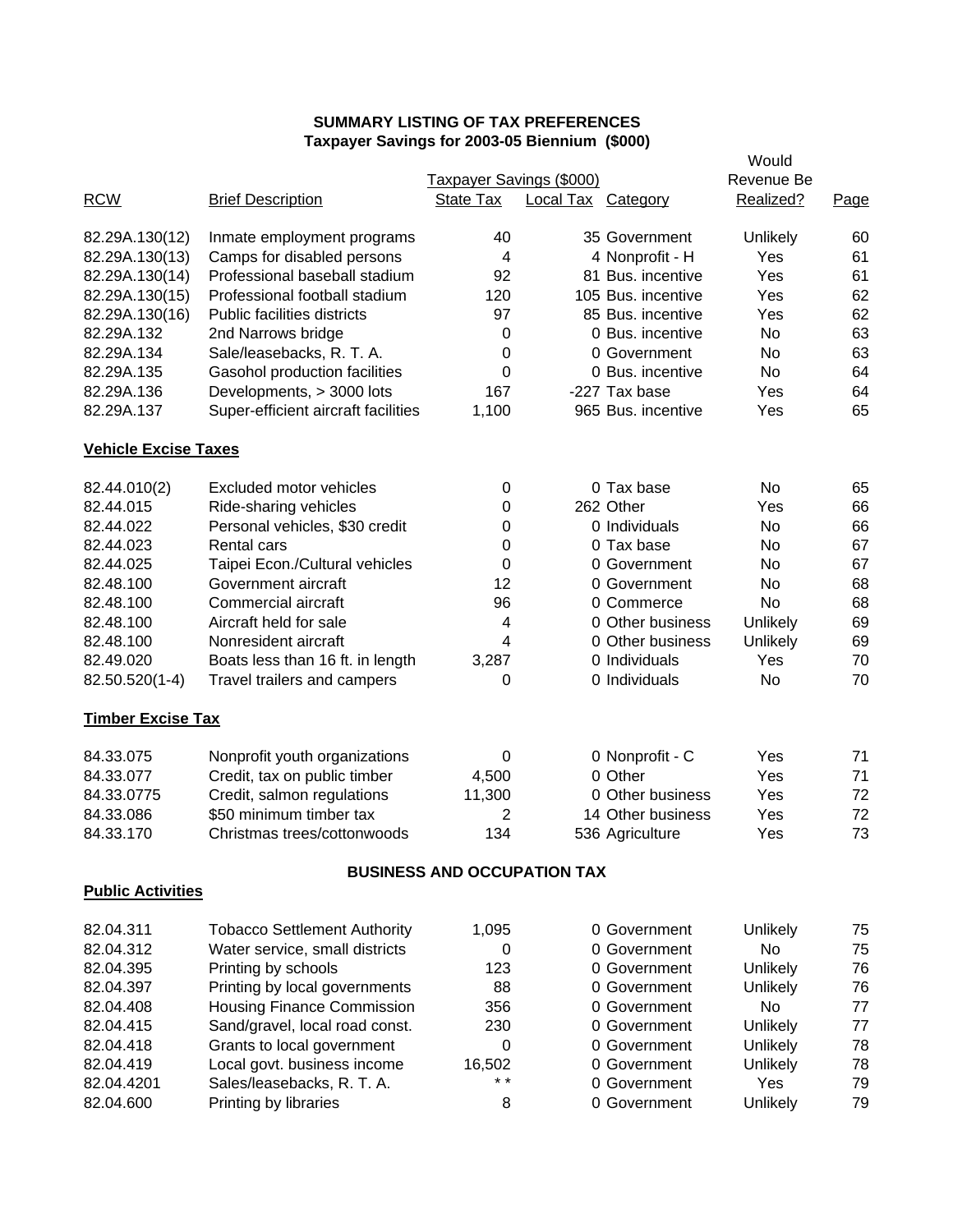|                            |                                  | <b>Davings for Z000-00 Dictionally (\$000)</b> |                    |                  | Would      |      |
|----------------------------|----------------------------------|------------------------------------------------|--------------------|------------------|------------|------|
|                            |                                  | Taxpayer Savings (\$000)                       |                    |                  | Revenue Be |      |
| <b>RCW</b>                 | <b>Brief Description</b>         | State Tax                                      | Local Tax Category |                  | Realized?  | Page |
|                            |                                  |                                                |                    |                  |            |      |
| <b>Business Activities</b> |                                  |                                                |                    |                  |            |      |
| 82.04.062                  | Precious metals and bullion      | 400                                            |                    | 0 Other business | Yes        | 80   |
| 82.04.110                  | Aluminum master alloys           | $* *$                                          |                    | 0 Bus. incentive | Yes        | 80   |
| 82.04.120                  | Processors of seafood            | 40                                             |                    | 0 Bus. incentive | Yes        | 81   |
| 82.04.120                  | Seed conditioning                | 260                                            |                    | 0 Agriculture    | Yes        | 81   |
| 82.04.120                  | Hay cubing                       | 416                                            |                    | 0 Agriculture    | Yes        | 82   |
| 82.04.2403                 | Fish cleaning                    | 18                                             |                    | 0 Bus. incentive | Yes        | 82   |
| 82.04.255                  | Real estate commissions          | 32,139                                         |                    | 0 Other business | Yes        | 83   |
| 82.04.280                  | Rental of real estate            | 85,174                                         |                    | 0 Other business | <b>No</b>  | 83   |
| 82.04.310                  | <b>Public utilities</b>          | 79,289                                         |                    | 0 Tax base       | <b>No</b>  | 84   |
| 82.04.315                  | International banking facilities | 550                                            |                    | 0 Bus. incentive | Yes        | 84   |
| 82.04.317                  | Wholesale auto auctions          | 11,707                                         |                    | 0 Other business | Yes        | 85   |
| 82.04.422(1)               | H.                               |                                                |                    |                  |            |      |
| 82.04.320                  | Insurance premiums               | 577,800                                        |                    | 0 Tax base       | No         | 85   |
| 82.04.322                  | Health maint. organizations      | 265,529                                        |                    | 0 Tax base       | <b>No</b>  | 86   |
| 82.04.330                  | Agricultural producers           | 52,985                                         |                    | 0 Agriculture    | Yes        | 86   |
| 82.04.410                  |                                  |                                                |                    |                  |            |      |
| 82.04.330                  | Christmas tree producers         | 675                                            |                    | 0 Agriculture    | Yes        | 87   |
| 82.04.100                  |                                  |                                                |                    |                  |            |      |
| 82.04.331                  | Wholesaling conditioned seed     | 976                                            |                    | 0 Agriculture    | Yes        | 87   |
| 82.04.332                  | Wholesaling of grain             | 6,000                                          |                    | 0 Agriculture    | Yes        | 88   |
| 82.04.333                  | Small timber harvesters          | 490                                            |                    | 0 Other business | Yes        | 88   |
| 82.04.335                  | Agricultural fairs               | 304                                            |                    | 0 Agriculture    | Yes        | 89   |
| 82.04.337                  | Exported processed hops          | 540                                            |                    | 0 Agriculture    | Yes        | 89   |
| 82.04.340                  | Boxing & wrestling matches       | 10                                             |                    | 0 Tax base       | Unlikely   | 90   |
| 82.04.350                  | Horse racing                     | 4,832                                          |                    | 0 Tax base       | Unlikely   | 90   |
| 82.04.360                  | Income of employees              | 1,184,914                                      |                    | 0 Tax base       | No         | 91   |
| 82.04.360                  | Life insurance employees         | 1,288                                          |                    | 0 Other business | Possibly   | 91   |
| 82.04.390                  | Real estate sales                | 362,000                                        |                    | 0 Tax base       | Unlikely   | 92   |
| 82.04.392                  | Income from trust accounts       | 2,033                                          |                    | 0 Other business | Yes        | 92   |
| 82.04.394                  | Property mgmt., on-site          | 1,281                                          |                    | 0 Tax base       | Yes        | 93   |
| 82.04.405                  | Credit unions; federal charters  | 5,400                                          |                    | 0 Other business | No         | 93   |
| 82.04.405                  | Credit unions; state charters    | 35,470                                         |                    | 0 Other business | Unlikely   | 94   |
| 82.04.416                  | 2nd Narrows bridge               | 0                                              |                    | 0 Bus. Incentive | Yes        | 94   |
| 82.04.421                  | Group discount purchases         | $* *$                                          |                    | 0 Bus. incentive | Yes        | 95   |
| 82.04.422(2)               | Accommodation sales, autos       | 190                                            |                    | 0 Tax base       | Yes        | 95   |
| 82.04.423                  | Direct sellers                   | 12,301                                         |                    | 0 Other business | Yes        | 96   |
| 82.04.424                  | Sellers with limited connection  | 0                                              |                    | 0 Other business | Unlikely   | 96   |
| 82.04.425                  | Accommodation sales              | 2,020                                          |                    | 0 Tax base       | Yes        | 97   |
| 82.04.426                  | Semiconductor microchips         | $* *$                                          |                    | 0 Bus. incentive | Yes        | 97   |
| 82.32.045(4)               | \$28,000 min. to file tax return | 82,000                                         |                    | 0 Other business | Yes        | 98   |
| 82.32.420                  |                                  |                                                |                    | 0 Other business |            |      |
|                            | Waiver, delinquency penalties    | 0                                              |                    |                  | No         | 98   |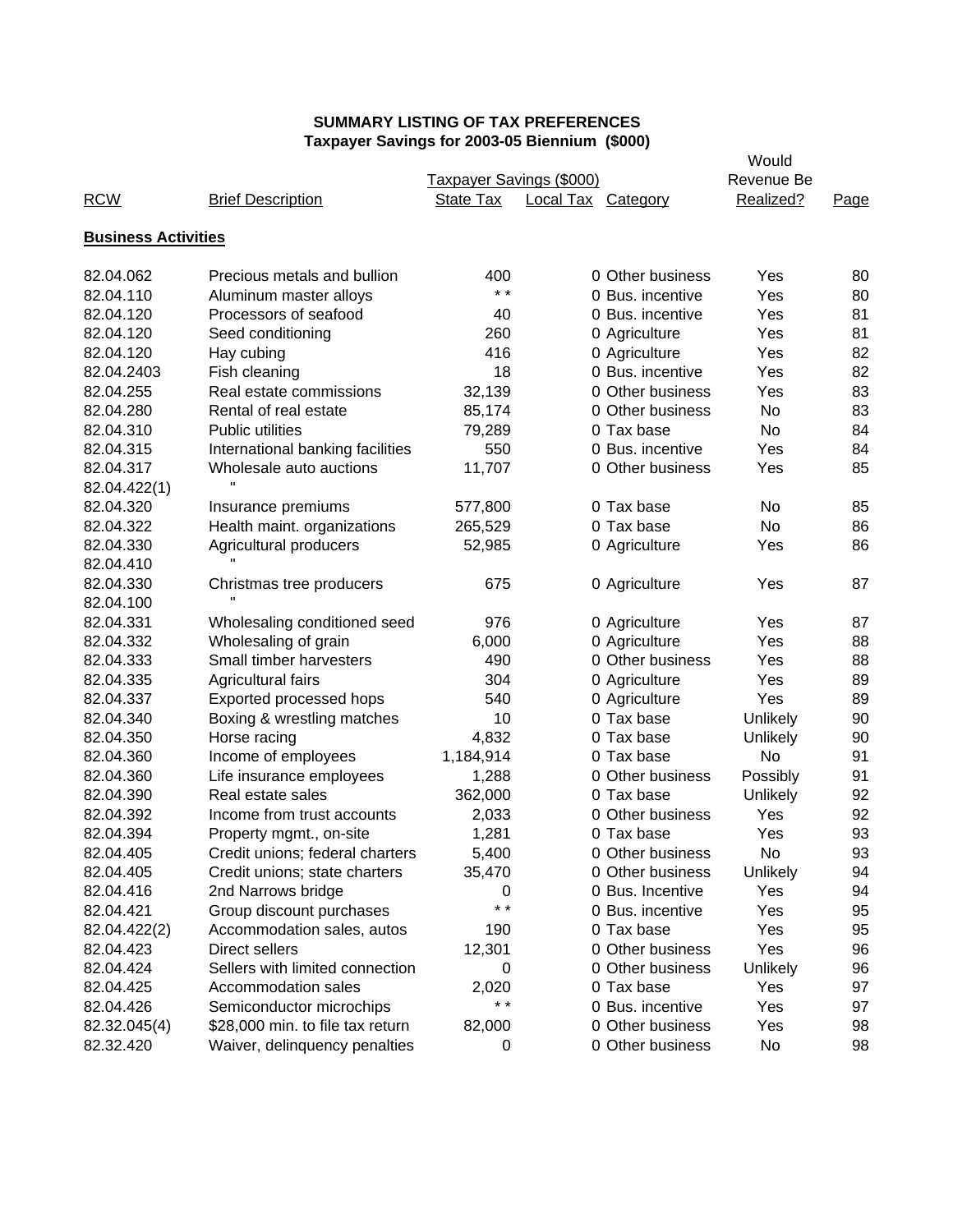|                                |                                  |                          |                           |                  | Would      |      |
|--------------------------------|----------------------------------|--------------------------|---------------------------|------------------|------------|------|
|                                |                                  | Taxpayer Savings (\$000) |                           |                  | Revenue Be |      |
| <b>RCW</b>                     | <b>Brief Description</b>         | <b>State Tax</b>         | <b>Local Tax Category</b> |                  | Realized?  | Page |
| <b>Nonprofit Organizations</b> |                                  |                          |                           |                  |            |      |
| 82.04.324                      | Blood, bone and tissue banks     | 721                      |                           | 0 Nonprofit - H  | Yes        | 99   |
| 82.04.326                      | Organ procurement                | $* *$                    |                           | 0 Nonprofit - H  | Yes        | 99   |
| 82.04.327                      | Adult family homes               | 574                      |                           | 0 Nonprofit - H  | Yes        | 100  |
| 82.04.338                      | Services for Hop Commission      | $* *$                    |                           | 0 Agriculture    | Yes        | 100  |
| 82.04.339                      | Day care in churches             | 2,399                    |                           | 0 Nonprofit - H  | Yes        | 101  |
| 82.04.3395                     | Child care resource/referral     | 35                       |                           | 0 Nonprofit - H  | Yes        | 101  |
| 82.04.355                      | Commuter ride-sharing            | 0                        |                           | 0 Other          | Yes        | 102  |
| 82.04.363                      | Camps & conference centers       | 132                      |                           | 0 Nonprofit - C  | Yes        | 102  |
| 82.04.3651                     | Nonprofit org. fund-raising      | 148                      |                           | 0 Nonprofit - O  | Yes        | 103  |
| 82.04.367                      | Student loan organizations       | $* *$                    |                           | 0 Nonprofit - O  | Yes        | 103  |
| 82.04.368                      | Credit and debt counseling       | 500                      |                           | 0 Nonprofit - O  | Yes        | 104  |
| 82.04.370                      | Fraternal insurance              | 3,875                    |                           | 0 Other          | Yes        | 104  |
| 82.04.380                      | <b>Red Cross</b>                 | $* *$                    |                           | 0 Nonprofit - H  | No.        | 105  |
| 82.04.385                      | Sheltered workshops              | 1,876                    |                           | 0 Nonprofit - H  | Yes        | 105  |
| 82.04.399                      | Academic transcripts             | 6                        |                           | 0 Nonprofit - O  | Yes        | 106  |
| <b>Deductions</b>              |                                  |                          |                           |                  |            |      |
| 82.04.280(6)                   | Radio and TV broadcasting        | 2,042                    |                           | 0 Commerce       | No         | 107  |
| 82.04.298(2)                   | Grocery co-ops                   | $* *$                    |                           | 0 Bus. incentive | Yes        | 107  |
| 82.04.4271                     | Youth organization fees          | 568                      |                           | 0 Nonprofit - C  | Yes        | 108  |
| 82.04.4281                     | Investments, nonfinancial firms  | 935,300                  |                           | 0 Tax base       | Yes        | 108  |
| 82.04.4281                     | Dividends from subsidiaries      | 1,170                    |                           | 0 Tax base       | Yes        | 109  |
| 82.04.4282                     | Membership dues and fees         | 1,498                    |                           | 0 Nonprofit - O  | Unlikely   | 109  |
| 82.04.4282                     | Contributions and donations      | 7,257                    |                           | 0 Tax base       | No         | 110  |
| 82.04.4282                     | <b>Tuition fees</b>              | 30,947                   |                           | 0 Nonprofit - O  | Yes        | 110  |
| 82.04.4282                     | Trade shows                      | 29                       |                           | 0 Nonprofit - O  | Yes        | 111  |
| 82.04.4283                     | Cash discounts                   | 22,200                   |                           | 0 Tax base       | No         | 111  |
| 82.04.4284                     | <b>Credit losses</b>             | 10,299                   |                           | 0 Other business | Unlikely   | 112  |
| 82.04.4285                     | Motor fuel taxes                 | 31,281                   |                           | 0 Tax base       | Unlikely   | 112  |
| 82.04.4286                     | <b>Constitutional deductions</b> | 895,500                  |                           | 0 Commerce       | No         | 113  |
| 82.04.4287                     | Horticultural products           | 1,376                    |                           | 0 Agriculture    | Yes        | 113  |
| 82.04.4289                     | Nursing homes                    | 4,948                    |                           | 0 Nonprofit - H  | Yes        | 114  |
| 82.04.4291                     | Intergovernmental charges        | 0                        |                           | 0 Government     | Unlikely   | 114  |
| 82.04.4292                     | Interest on real estate loans    | 75,326                   |                           | 0 Other business | Yes        | 115  |
| 82.04.4293                     | Interest on govt. obligations    | 7,178                    |                           | 0 Government     | Yes        | 115  |
| 82.04.4294                     | Interest on agricultural loans   | $\star$ $\star$          |                           | 0 Agriculture    | Yes        | 116  |
| 82.04.4295                     | Manuf. completed in Wash.        | 4,395                    |                           | 0 Bus. incentive | Yes        | 116  |
| 82.04.4296                     | Funeral home reimbursement       | 22                       |                           | 0 Other business | Yes        | 117  |
| 82.04.4297                     | Govt. grants to nonprofits       | 113,828                  |                           | 0 Nonprofit - H  | Yes        | 117  |
| 82.04.4298                     | Condo maintenance fees           | 4,251                    |                           | 0 Other business | Yes        | 118  |
| 82.04.4311                     | Public & nonprofit hospitals     | 123,543                  |                           | 0 Nonprofit - H  | Yes        | 118  |
| 82.04.432                      | Municipal sewer charges          | 4,809                    |                           | 0 Government     | Yes        | 119  |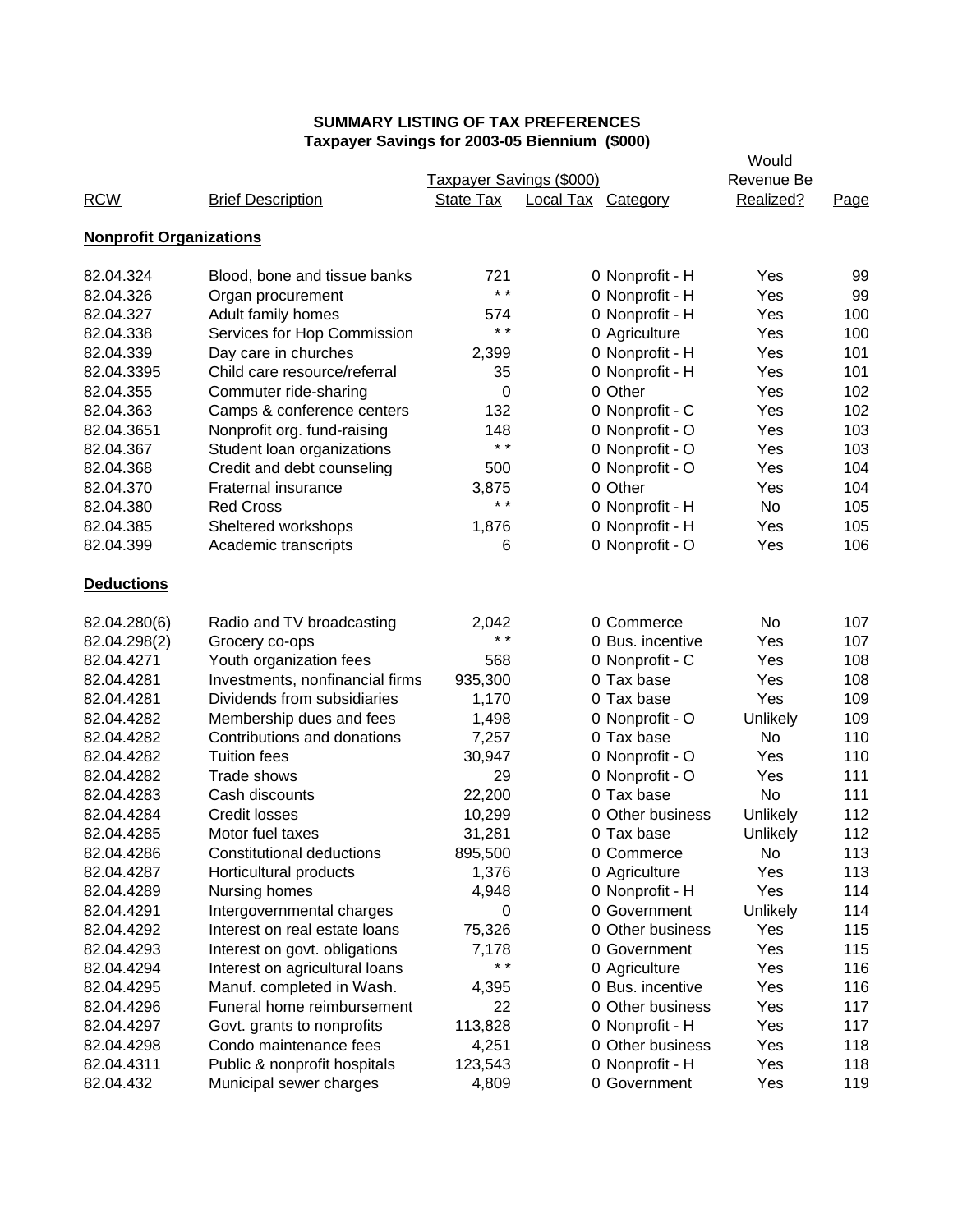|                                                      |                                                                                                    |                          | Would              |                    |            |      |
|------------------------------------------------------|----------------------------------------------------------------------------------------------------|--------------------------|--------------------|--------------------|------------|------|
|                                                      |                                                                                                    | Taxpayer Savings (\$000) |                    |                    | Revenue Be |      |
| <b>RCW</b>                                           | <b>Brief Description</b>                                                                           | State Tax                | Local Tax Category |                    | Realized?  | Page |
| 82.04.4322<br>82.04.4324<br>82.04.4326<br>82.04.4327 | Govt. grants, arts organizations<br>" manufactured items<br>н.<br>tuitions<br>H<br>business income | 3,912                    |                    | 0 Nonprofit - A    | Yes        | 119  |
| 82.04.4329                                           | Health insurance pool fees                                                                         | 0                        |                    | 0 Other business   | No         | 120  |
| 82.04.433                                            | Fuel for commercial vessels                                                                        | 4,942                    |                    | 0 Other business   | Unlikely   | 120  |
| 82.04.4331                                           | Health insurance, med. claims                                                                      | 0                        |                    | 0 Tax base         | No         | 121  |
| 82.04.4332                                           | Foreign branch campuses                                                                            | 0                        |                    | 0 Nonprofit - O    | No         | 121  |
| 82.04.4334                                           | Sale of alternative fuel                                                                           | 21                       |                    | 0 Bus. incentive   | Yes        | 122  |
| 82.04.4335                                           | Sale of wood biomass fuel                                                                          | 0                        |                    | 0 Bus. incentive   | Yes        | 122  |
| <b>Differential Tax Rates</b>                        |                                                                                                    |                          |                    |                    |            |      |
| 82.04.240(2)                                         | Semiconductor materials                                                                            | 0                        |                    | 0 Bus. incentive   | Yes        | 123  |
| 82.04.250(1)                                         | Retailing                                                                                          | 29,593                   |                    | 0 Other business   | Yes        | 123  |
| 82.04.250(3)                                         | Certified aircraft repair firms                                                                    | $* *$                    |                    | * * Bus. incentive | Yes        | 124  |
| 82.04.260(1a)                                        | Manufacturers of flour and oil                                                                     | 5,098                    |                    | 0 Agriculture      | Yes        | 124  |
| 82.04.260(1b)                                        | Manufacturers of seafood                                                                           | 3,016                    |                    | 0 Bus. incentive   | Yes        | 125  |
| 82.04.260(1c)                                        | Fresh fruit and vegetables                                                                         | 12,159                   |                    | 0 Agriculture      | Yes        | 125  |
| 82.04.260(1d)                                        | Dairy products                                                                                     | 4,131                    |                    | 0 Agriculture      | Yes        | 126  |
| 82.04.260(1e)                                        | Alternative fuels                                                                                  | 0                        |                    | 0 Bus. incentive   | Yes        | 126  |
| 82.04.260(2)                                         | Processors of dry peas                                                                             | 41                       |                    | 0 Agriculture      | Yes        | 127  |
| 82.04.260(4)                                         | Processors of meat                                                                                 | 16,990                   |                    | 0 Agriculture      | Yes        | 127  |
| 82.04.260(5,6)                                       | Nuclear fuel assemblies                                                                            | $* *$                    |                    | 0 Bus. incentive   | Yes        | 128  |
| 82.04.260(7)                                         | <b>Travel agents</b>                                                                               | 10,063                   |                    | 0 Other business   | Yes        | 128  |
| 82.04.260(8)                                         | Charter and freight brokers                                                                        | 23,646                   |                    | 0 Bus. incentive   | Yes        | 129  |
| 82.04.260(9)                                         | Stevedoring                                                                                        | 10,480                   |                    | 0 Bus. incentive   | Yes        | 129  |
| 82.04.260(11)                                        | Insurance agents                                                                                   | 29,355                   |                    | 0 Other business   | Yes        | 130  |
| 82.04.260(13)                                        | Manuf. of commercial aircraft                                                                      | 0                        |                    | 0 Bus. incentive   | Yes        | 130  |
| 82.04.272                                            | Resellers of prescription drugs                                                                    | 10,090                   |                    | 0 Bus. incentive   | Yes        | 131  |
| 82.04.290(1)                                         | International investment mgmt.                                                                     | 10,394                   |                    | 0 Bus. incentive   | Yes        | 131  |
| 82.04.2905                                           | Child care                                                                                         | 680                      |                    | 0 Other business   | Yes        | 132  |
| 82.04.2906                                           | Chemical dependency                                                                                | 68                       |                    | 0 Other business   | Yes        | 132  |
| 82.04.2907                                           | Royalty income                                                                                     | 37,767                   |                    | 0 Other business   | Possibly   | 133  |
| <b>Credits</b>                                       |                                                                                                    |                          |                    |                    |            |      |
| 82.04.427<br>82.34.060(2)                            | Pollution control facilities                                                                       | 3,135                    |                    | 0 Other business   | No         | 134  |
| 82.04.4333                                           | Job training services                                                                              | $* *$                    |                    | 0 Bus. incentive   | Yes        | 134  |
| 82.04.434                                            | Testing and safety labs                                                                            | $* *$                    |                    | 0 Bus. incentive   | Yes        | 135  |
| 82.04.440(2&3)                                       | Multiple activities, instate                                                                       | $-377$                   |                    | 0 Commerce         | No.        | 135  |
| 82.04.440(2&4)                                       | Multiple activities, interstate                                                                    | 21,135                   |                    | 0 Commerce         | No         | 136  |
| 82.04.4451                                           | Small business credit                                                                              | 43,380                   |                    | 0 Other business   | Yes        | 136  |
| 82.04.4452                                           | R&D high technology firms                                                                          | 37,700                   |                    | 0 Bus. Incentive   | Yes        | 137  |
| 82.04.44525                                          | International services                                                                             | * *                      |                    | 0 Bus. incentive   | Yes        | 137  |
| 82.04.4459                                           | Field burning                                                                                      | 0                        |                    | 0 Agriculture      | Yes        | 138  |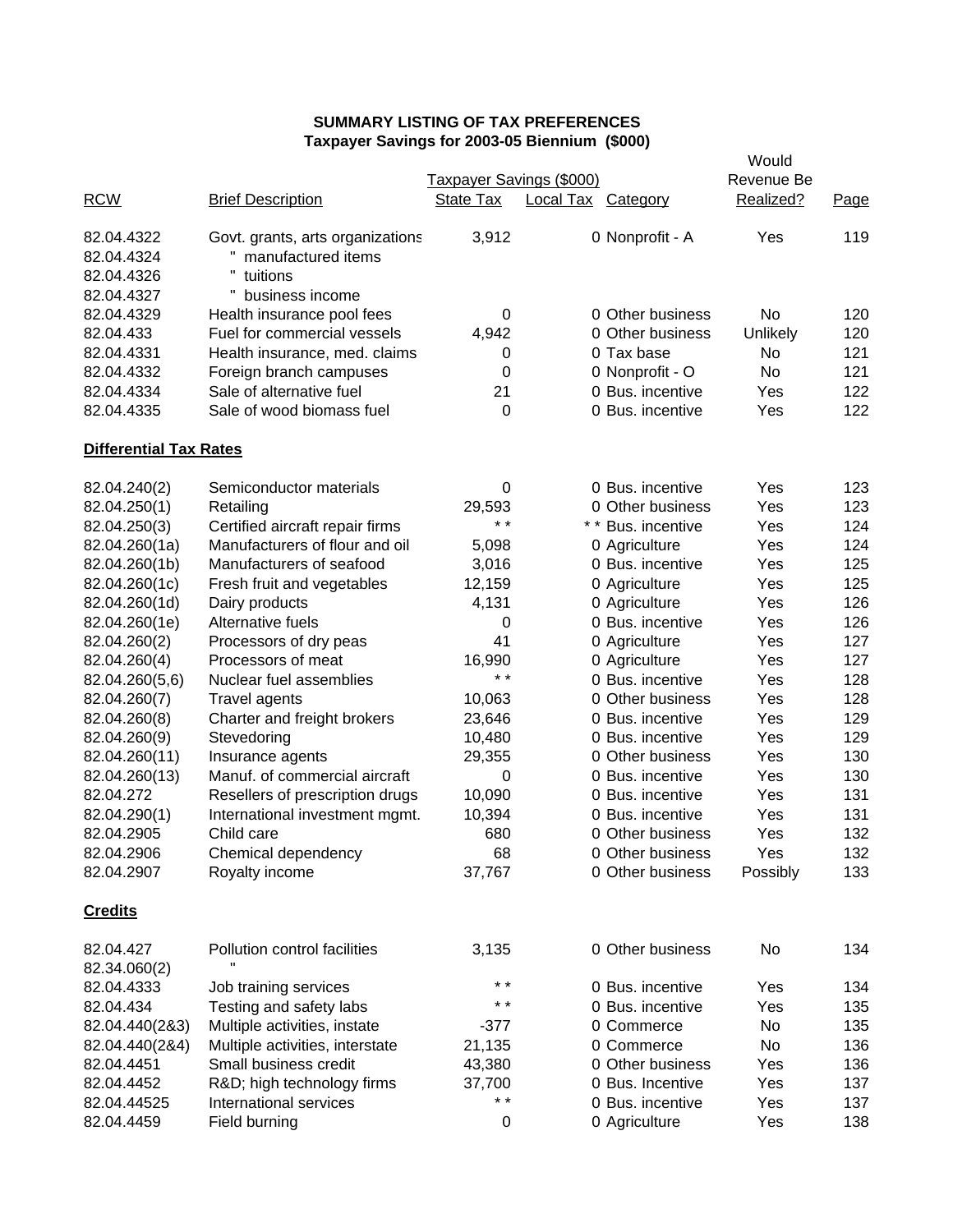|                           |                                                       |                                 |                           |                  | Would      |      |
|---------------------------|-------------------------------------------------------|---------------------------------|---------------------------|------------------|------------|------|
|                           |                                                       | <b>Taxpayer Savings (\$000)</b> |                           |                  | Revenue Be |      |
| <b>RCW</b>                | <b>Brief Description</b>                              | State Tax                       | <b>Local Tax Category</b> |                  | Realized?  | Page |
| 82.04.4461                | Aircraft pre-production costs                         | 0                               |                           | 0 Bus. incentive | Yes        | 138  |
| 82.04.4462                | Aircraft computer costs                               | 20,400                          |                           | 0 Bus. incentive | Yes        | 139  |
| 82.04.4463                | Property taxes paid on air-                           | 200                             |                           | 0 Bus. incentive | Yes        | 139  |
|                           | craft manufacturing facilities                        |                                 |                           |                  |            |      |
| 82.04.447                 | Nat. gas for DSI customers                            | 0                               |                           | 0 Bus. incentive | Yes        | 140  |
| 82.04.448                 | New jobs, manufacturing of<br>semiconductor materials | 0                               |                           | 0 Bus. incentive | Yes        | 140  |
| 82.35.050                 | <b>Cogeneration facilities</b>                        | 0                               |                           | 0 Bus. incentive | No.        | 141  |
| 82.62.030                 | New jobs in rural counties                            | 5,509                           |                           | 0 Bus. incentive | Yes        | 141  |
| 82.62.045                 | " CEZ                                                 |                                 |                           |                  |            |      |
| 82.70.020                 | Commute trip reduction                                | 3,870                           |                           | 0 Other          | Yes        | 142  |
|                           |                                                       | <b>OTHER BUSINESS TAXES</b>     |                           |                  |            |      |
| <b>Public Utility Tax</b> |                                                       |                                 |                           |                  |            |      |
| 35.58.560                 | <b>Transit deduction for Metro</b>                    | 840                             |                           | 0 Government     | Yes        | 143  |
| 82.16.020(1d&e)           | Urban transportation & vessels                        | 9,042                           |                           | 0 Other business | Yes        | 143  |
| 82.16.040                 | \$2,000 monthly minimum                               | 1,000                           |                           | 0 Other business | Yes        | 144  |
| 82.16.042                 | Water service, small districts                        | 250                             |                           | 0 Government     | Yes        | 144  |
| 82.16.045                 | Credit, pollution control facilities                  | 3,107                           |                           | 0 Other business | No.        | 145  |
| 82.16.046                 | 2nd Narrows bridge                                    | 0                               |                           | 0 Tax base       | No.        | 145  |
| 82.16.047                 | Ride-sharing & special needs                          | 572                             |                           | 0 Other          | Yes        | 146  |
| 82.16.0491                | Credit, rural elec. contributions                     | 600                             |                           | 0 Other business | Yes        | 146  |
| 82.16.0495                | Credit, DSI customers                                 | 0                               |                           | 0 Bus. incentive | Yes        | 147  |
| 82.16.0497                | Credit for billing discounts                          | 5,000                           |                           | 0 Other business | Yes        | 147  |
| 82.16.050(1)              | Receipts from taxes                                   | 22,728                          |                           | 0 Tax base       | No         | 148  |
| 82.16.050(2)              | Sales for resale                                      | 6,000                           |                           | 0 Tax base       | No         | 148  |
| 82.16.050(3)              | Joint utility services                                | 32,000                          |                           | 0 Tax base       | No         | 149  |
| 82.16.050(4)              | Cash discounts                                        | 15,000                          |                           | 0 Tax base       | No         | 149  |
| 82.16.050(5)              | <b>Credit losses</b>                                  | 4,200                           |                           | 0 Other business | Unlikely   | 150  |
| 82.16.050(6)              | Constitutional exemptions                             | 211,363                         |                           | 0 Commerce       | No         | 150  |
| 82.16.050(6)              | Interstate transport., instate                        | 9,405                           |                           | 0 Commerce       | Possibly   | 151  |
| 82.16.050(7)              | Irrigation water                                      | 810                             |                           | 0 Agriculture    | Yes        | 151  |
| 82.16.050(8)              | Interstate transp., thru freight                      | 29,063                          |                           | 0 Commerce       | No         | 152  |
| 82.16.050(8)              | Shipments to ports                                    | 13,739                          |                           | 0 Agriculture    | Yes        | 152  |
| 82.16.050(9)              | Exported/resold electric power                        | 500,000                         |                           | 0 Tax base       | No         | 153  |
| 82.16.050(10)             | Water associations                                    | 400                             |                           | 0 Nonprofit - O  | Yes        | 153  |
| 82.16.050(11)             | Processing/disposing sewerage                         | 8,459                           |                           | 0 Tax base       | No         | 154  |
| 82.16.053                 | Electric power, low-density                           | 2,000                           |                           | 0 Other business | Yes        | 154  |
| 82.16.055                 | Cogeneration/renew. resources                         | 400                             |                           | 0 Bus. incentive | Yes        | 155  |
| 92.34.060(2)              |                                                       |                                 |                           |                  |            |      |

82.70.020 Credit, commute trip reduction 630 0 Other Yes 155

82.34.060(2)<br>82.70.020 Credit, commute trip reduction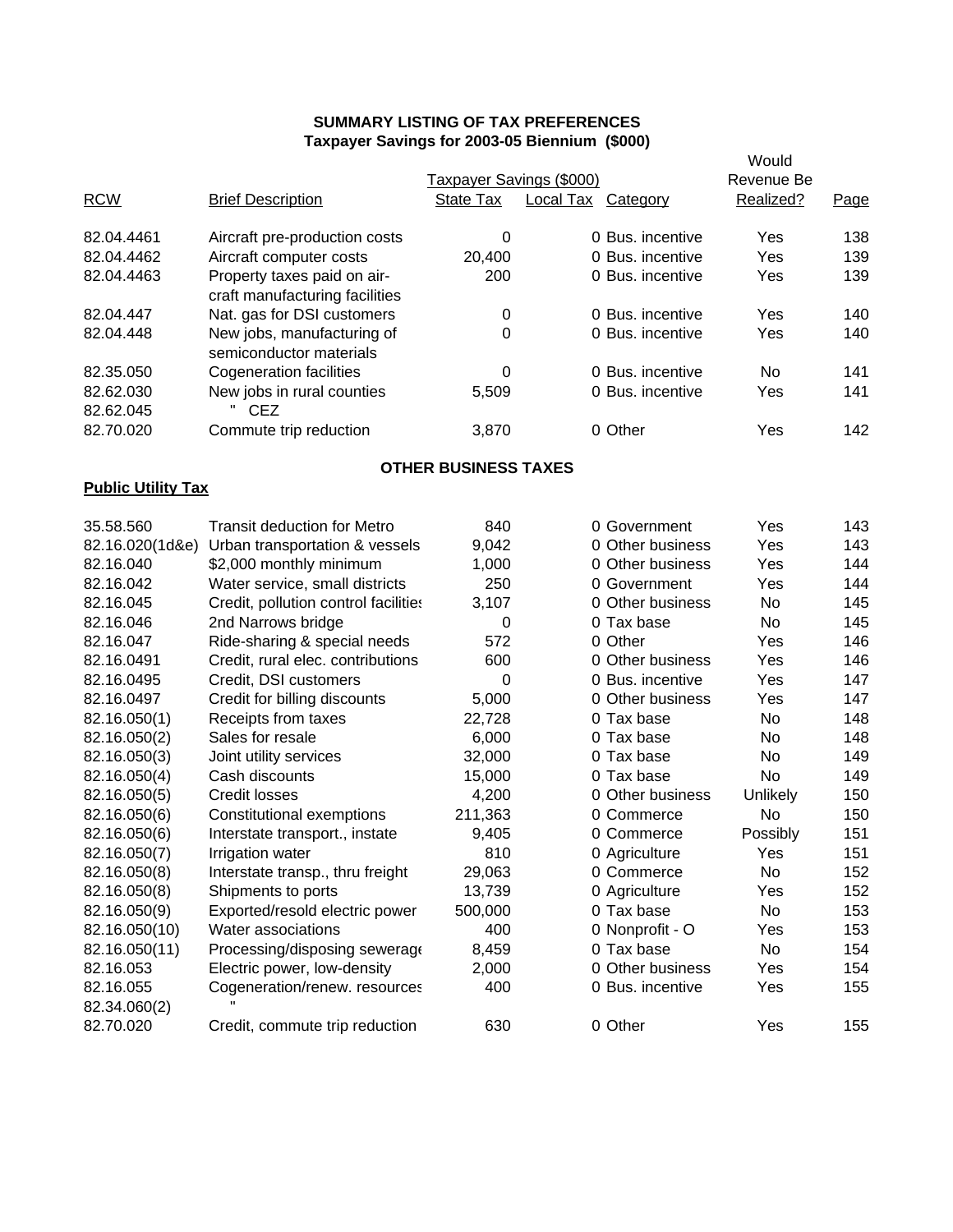|                               | raxpayer Javings for 2003-03 Dieminum (\$000) |                          | Would              |                  |            |      |
|-------------------------------|-----------------------------------------------|--------------------------|--------------------|------------------|------------|------|
|                               |                                               | Taxpayer Savings (\$000) |                    |                  | Revenue Be |      |
| <b>RCW</b>                    | <b>Brief Description</b>                      | State Tax                | Local Tax Category |                  | Realized?  | Page |
| <b>Insurance Premiums Tax</b> |                                               |                          |                    |                  |            |      |
| 48.14.020                     | Title insurance                               | 11,548                   |                    | 0 Tax base       | Unlikely   | 156  |
| 48.14.020                     | Annuities                                     | 100,739                  |                    | 0 Tax base       | Unlikely   | 156  |
| 48.14.020(3)                  | Ocean marine insurance                        | 2,917                    |                    | 0 Bus. incentive | Yes        | 157  |
| 48.14.0201(6a)                | Medicare receipts                             | 33,853                   |                    | 0 Other business | Yes        | 157  |
| 48.14.0201(6b)                | Dentistry                                     | 21,195                   |                    | 0 Other business | Yes        | 158  |
| 48.14.022                     | Health insurance, Wash. Pool                  | 861                      |                    | 0 Other business | Yes        | 158  |
| 48.14.029                     | Credit, international services                | 0                        |                    | 0 Bus. incentive | Yes        | 159  |
| 48.32.145                     | Insurance guarantee funds                     | 15,774                   |                    | 0 Other business | Yes        | 159  |
| 48.32A.125                    | Ħ                                             |                          |                    |                  |            |      |
| 48.36A.240                    | Fraternal benefit societies                   | 5,166                    |                    | 0 Nonprofit - C  | Yes        | 160  |
| <b>Parimutuel Tax</b>         |                                               |                          |                    |                  |            |      |
| 67.16.105(1)                  | Nonprofit horse races                         | 26                       |                    | 0 Other business | Yes        | 161  |
| 67.16.105(2)                  | Differential parimutuel tax rates             | $\Omega$                 |                    | 0 Other business | No.        | 161  |
| <b>Refuse Collection Tax</b>  |                                               |                          |                    |                  |            |      |
| 82.18.050                     | Federal government                            | 534                      |                    | 0 Government     | No         | 162  |
| <b>Litter Tax</b>             |                                               |                          |                    |                  |            |      |
| 82.19.050(1)                  | Products shipped out of state                 | 67                       |                    | 0 Tax base       | Yes        | 163  |
| 82.19.050(2)                  | Agricultural products                         | 1,642,000                |                    | 0 Agriculture    | Unlikely   | 163  |
| 82.19.050(3)                  | Grocery co-ops                                | $\star$ $\star$          |                    | 0 Bus. Incentive | Yes        | 164  |
| 82.19.050(4)                  | Food & beverages on-premises                  | 866                      |                    | 0 Tax base       | Yes        | 164  |
| <b>Petroleum Products Tax</b> |                                               |                          |                    |                  |            |      |
| 82.23A.030(1)                 | Successive uses of petroleum                  | 20,000                   |                    | 0 Tax base       | No         | 165  |
| 82.23A.030(2)                 | Domestic uses of petroleum                    | 100                      |                    | 0 Individuals    | Unlikely   | 165  |
| 82.23A.030(3)                 | Constitutional exemptions                     | 1,000                    |                    | 0 Commerce       | No         | 166  |
| 82.23A.030(4)                 | Petroleum used prior to 7/1/89                | 0                        |                    | 0 Tax base       | No         | 166  |
| 82.23A.030(5)                 | Fuel used in processing                       | 100                      |                    | 0 Tax base       | Unlikely   | 167  |
| 82.23A.030(6)                 | Exported petroleum products                   | 6,500                    |                    | 0 Tax base       | No         | 167  |
| 82.23A.030(7)                 | Packaged petroleum products                   | 0                        |                    | 0 Tax base       | Unlikely   | 168  |
| 82.23A.040(1)                 | Petroleum in vehicle fuel tanks               | 100                      |                    | 0 Tax base       | No         | 168  |
| 82.23A.040(2)                 | Credit, taxes in other states                 | 0                        |                    | 0 Commerce       | No         | 169  |
| <b>Oil Spill Tax</b>          |                                               |                          |                    |                  |            |      |
| 82.23B.030                    | Secondary transportation                      | 400                      |                    | 0 Tax base       | Unlikely   | 170  |
| 82.23B.040                    | Exported petroleum products                   | 4,700                    |                    | 0 Tax base       | Unlikely   | 170  |
| 82.23B.045                    | Credit, nonfuel uses                          | 500                      |                    | 0 Tax base       | No         | 171  |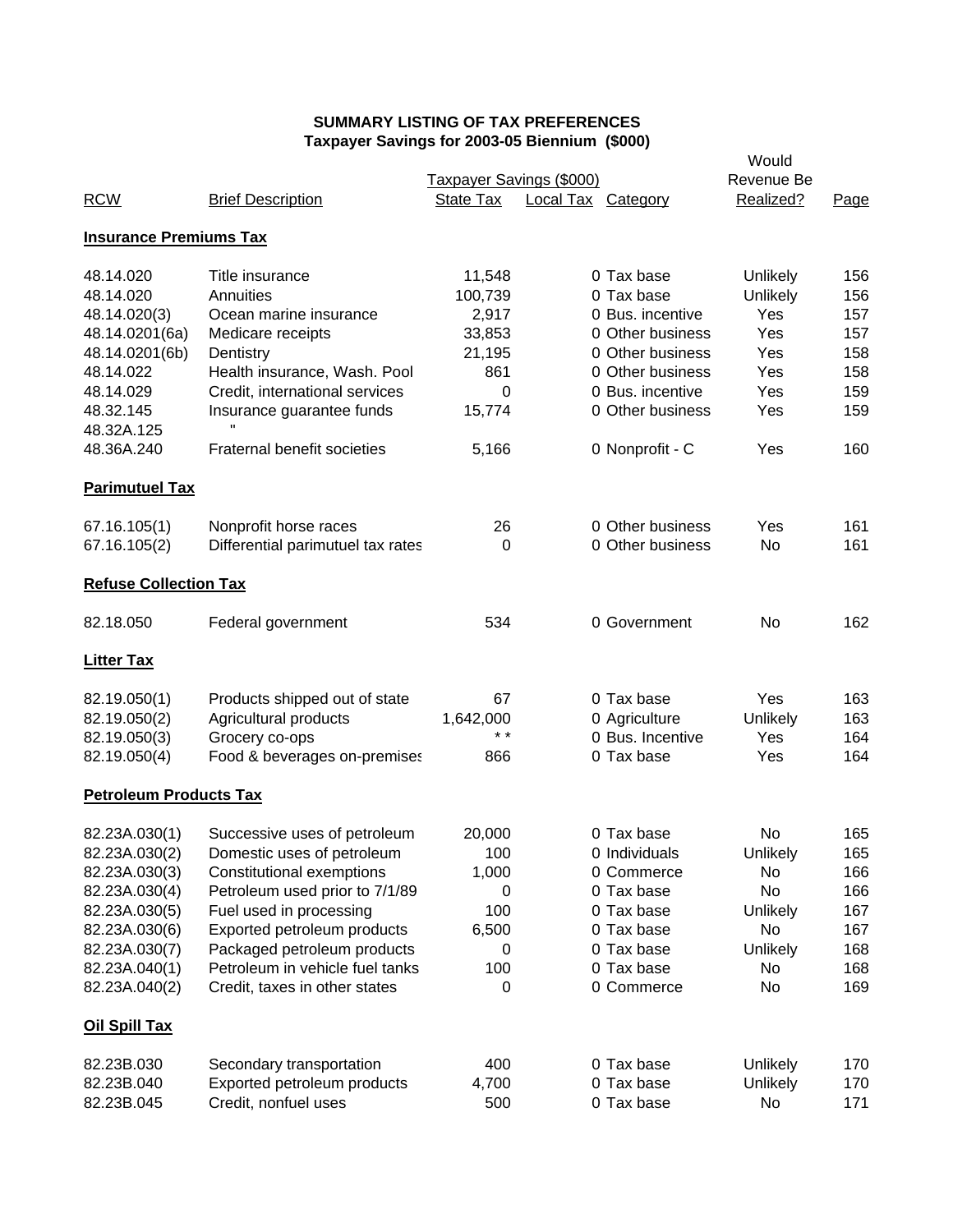|                               | . axpayor oavings for zoos-os Biomnam (φοσο) |                                 | Would                     |                    |            |      |
|-------------------------------|----------------------------------------------|---------------------------------|---------------------------|--------------------|------------|------|
|                               |                                              | Taxpayer Savings (\$000)        |                           |                    | Revenue Be |      |
| <b>RCW</b>                    | <b>Brief Description</b>                     | State Tax                       | <b>Local Tax Category</b> |                    | Realized?  | Page |
| <b>Enhanced Food Fish Tax</b> |                                              |                                 |                           |                    |            |      |
| 82.27.010                     | Tuna, mackerel & jack                        | 60                              |                           | 0 Other business   | Yes        | 172  |
| 82.27.020                     | Differential fish tax rates                  | 3,762                           |                           | 0 Other business   | Yes        | 172  |
| 82.27.030(1)                  | Imported frozen/packaged fish                | 246                             |                           | 0 Tax base         | No         | 173  |
| 82.27.030(2)                  | Commercial fish & shellfish                  | 270                             |                           | 0 Tax base         | No         | 173  |
| 82.27.030(3)                  | Imported fish                                | 20                              |                           | 0 Tax base         | No         | 174  |
| 82.27.040                     | Credit, taxes in other states                | 444                             |                           | 0 Tax base         | No         | 174  |
| <b>Soft Drinks Syrup Tax</b>  |                                              |                                 |                           |                    |            |      |
| 82.64.030(1)                  | Succesive possession                         | 17,670                          |                           | 0 Tax base         | No.        | 175  |
| 82.64.030(2)                  | Exported syrup                               | 2,280                           |                           | 0 Tax base         | No         | 175  |
| 82.64.030(3)                  | <b>Trademarked beverages</b>                 | 0                               |                           | 0 Tax base         | No         | 176  |
| 82.64.030(4)                  | Syrup used prior to 6/1/91                   | 0                               |                           | 0 Tax base         | No         | 176  |
| 82.64.040                     | Credit, taxes in other states                | 0                               |                           | 0 Tax base         | No         | 177  |
|                               |                                              |                                 |                           |                    |            |      |
| <b>Farm Products</b>          |                                              | <b>RETAIL SALES AND USE TAX</b> |                           |                    |            |      |
| 82.04.050(3e)                 | Farm horticultural services                  | 13,195                          |                           | 3,045 Agriculture  | Yes        | 179  |
| 82.04.050(8)                  | Feed and seed                                | 93,363                          |                           | 21,545 Agriculture | Unlikely   | 179  |
| 82.04.050(8)                  | Fertilizer and chemical spray                | 79,995                          |                           | 17,230 Agriculture | Yes        | 180  |
| 82.04.050(8)                  | Pollination agents                           | 37                              |                           | 8 Agriculture      | Yes        | 180  |
| 82.04.050(8)                  | Conservation and habitat                     | 97                              |                           | 24 Agriculture     | Yes        | 181  |
| 82.04.213                     | Christmas tree production                    | 806                             |                           | 186 Agriculture    | Yes        | 181  |
| 82.08.0257                    | Farm auction sales                           | 804                             |                           | 186 Agriculture    | Yes        | 182  |
| 82.12.0258                    |                                              |                                 |                           |                    |            |      |
| 82.08.0259                    | Breeding livestock and cattle                | 8,731                           |                           | 2,015 Agriculture  | Yes        | 182  |
| 82.12.0261                    |                                              |                                 |                           |                    |            |      |
| 82.08.0267                    | Poultry used in production                   | 3,626                           |                           | 837 Agriculture    | Yes        | 183  |
| 82.12.0262                    |                                              |                                 |                           |                    |            |      |
| 82.08.0272                    | Semen, artifical insemination                | 954                             |                           | 220 Agriculture    | Yes        | 183  |
| 82.12.0267                    |                                              |                                 |                           |                    |            |      |
| 82.08.02745                   | Farm-worker housing                          | 1,248                           |                           | 364 Agriculture    | Yes        | 184  |
| 82.12.02685                   |                                              |                                 |                           |                    |            |      |
| 82.08.0277                    | Pollen                                       | 40                              |                           | 10 Agriculture     | Yes        | 184  |
| 82.12.0273                    |                                              |                                 |                           |                    |            |      |
| 82.08.0288                    | Leased irrigation equipment                  | 12,989                          |                           | 2,998 Agriculture  | Yes        | 185  |
| 82.12.0283                    |                                              |                                 |                           |                    |            |      |
| 82.08.0294                    | Fish feed for aquaculture                    | 204                             |                           | 46 Agriculture     | Yes        | 185  |
| 82.12.0294                    |                                              |                                 |                           |                    |            |      |
| 82.08.0295                    | Sale/leasebacks for processing               | 0                               |                           | 0 Agriculture      | Yes        | 186  |
| 82.12.0295                    |                                              |                                 |                           |                    |            |      |
| 82.08.0296                    | Livestock feed                               | 232                             |                           | 54 Agriculture     | Yes        | 186  |
| 82.12.0296                    |                                              |                                 |                           |                    |            |      |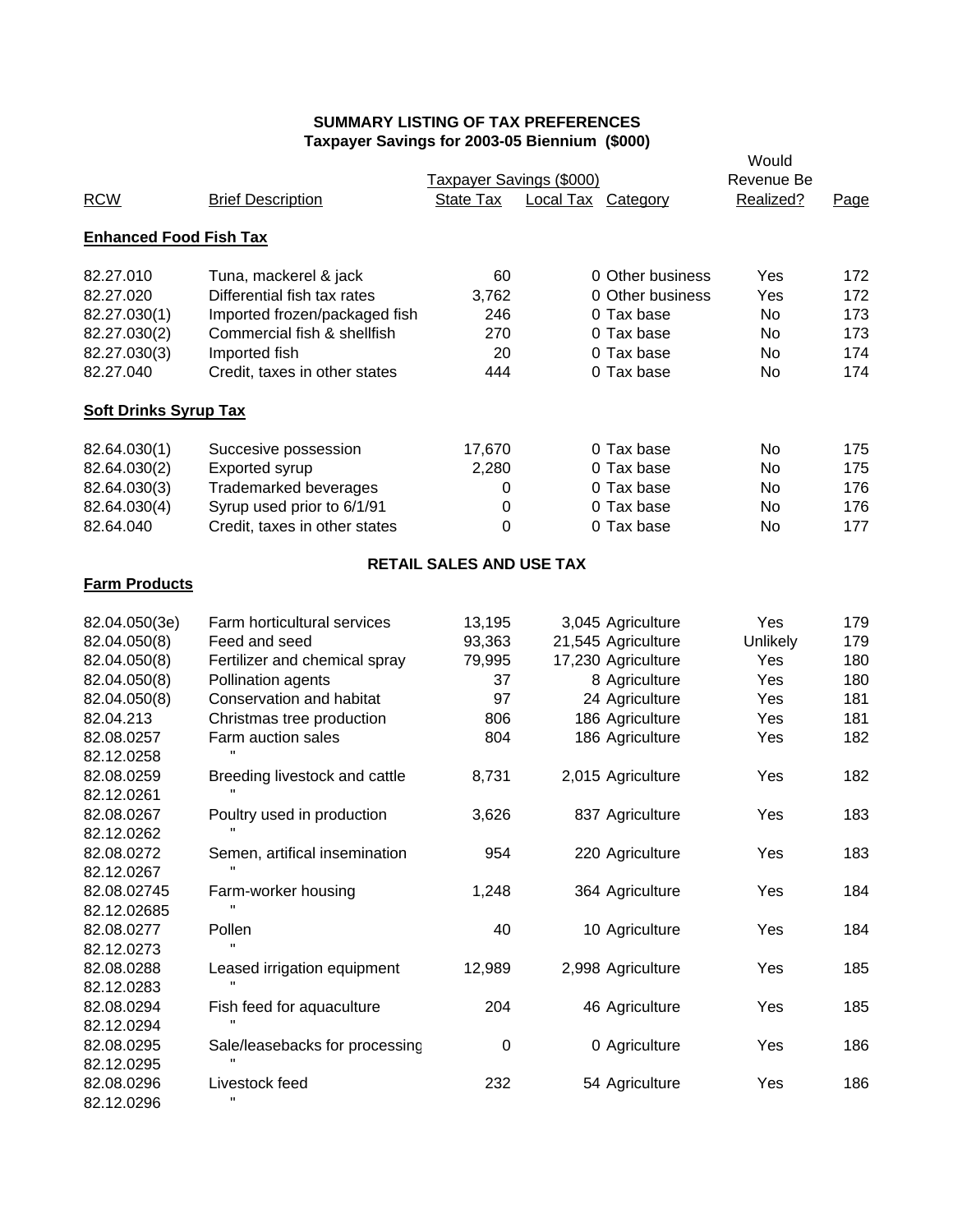|                                        |                                  | axpaysi bayings ior 2000-00 Dictimum ( $\psi$ 000) |                           |                       | Would      |      |  |
|----------------------------------------|----------------------------------|----------------------------------------------------|---------------------------|-----------------------|------------|------|--|
|                                        |                                  | Taxpayer Savings (\$000)                           |                           |                       | Revenue Be |      |  |
| <b>RCW</b>                             | <b>Brief Description</b>         | State Tax                                          | <b>Local Tax Category</b> |                       | Realized?  | Page |  |
| 82.08.0311<br>82.12.0311               | Horticultural packing materials  | 394                                                |                           | 92 Agriculture        | Yes        | 187  |  |
| 82.08.840<br>82.12.840                 | Field burning equipment          | 486                                                |                           | 142 Agriculture       | Yes        | 187  |  |
| 82.08.880<br>82.12.880                 | Medicine for livestock           | 2,550                                              |                           | 745 Agriculture       | Yes        | 188  |  |
| 82.08.890<br>82.12.890                 | Dairy nutrient management        | 569                                                |                           | 166 Agriculture       | Yes        | 188  |  |
| 82.08.900<br>82.12.900                 | Anaerobic digesters for dairies  | $\pmb{0}$                                          |                           | 0 Agriculture         | Yes        | 189  |  |
| 82.08.910<br>82.12.910                 | Gas to heat chicken houses       | 586                                                |                           | 172 Agriculture       | Yes        | 189  |  |
| 82.08.920<br>82.12.920                 | Bedding materials for chickens   | 146                                                |                           | 42 Agriculture        | Yes        | 190  |  |
| <b>Producer Goods</b>                  |                                  |                                                    |                           |                       |            |      |  |
| 82.04.050(1d)<br>82.04.190(1d)         | Ferrosilicon                     | $\pmb{0}$                                          |                           | 0 Bus. incentive      | Yes        | 191  |  |
| 82.08.0255(1)<br>82.12.0256(1)         | Fuel for aircraft research       | $\pmb{0}$                                          |                           | 0 Bus. incentive      | Yes        | 191  |  |
| 82.08.02565<br>82.12.02565             | Manufacturing machinery          | 311,300                                            |                           | 90,300 Bus. incentive | Yes        | 192  |  |
| 82.08.02566<br>82.12.02566             | Design of aircraft parts         | 593                                                |                           | 172 Bus. incentive    | Yes        | 192  |  |
| 82.08.02567<br>82.12.02567             | Elect. generating; renewables    | 22,750                                             |                           | 6,650 Bus. Incentive  | Yes        | 193  |  |
| 82.08.02568<br>82.12.02568             | Anodes/cathodes, aluminum        | 5,590                                              |                           | 1,620 Bus. incentive  | Yes        | 193  |  |
| 82.08.026<br>82.12.023<br>82.14.030(1) | Natural & manufactured gas<br>Ħ  | 34,843                                             |                           | -48,956 Tax base      | No         | 194  |  |
| 82.08.0274<br>82.12.0268               | Form lumber                      | 0                                                  |                           | 0 Other business      | Yes        | 194  |  |
| 82.08.0276<br>82.12.0271               | Wearing apparel for display      | $\pmb{0}$                                          |                           | 0 Other business      | Yes        | 195  |  |
| 82.08.0298<br>82.12.0298               | Fishing boat fuel                | 1,464                                              |                           | 428 Other business    | Yes        | 195  |  |
| 82.08.0315<br>82.12.0315               | Film & video production equip.   | 1,160                                              |                           | 340 Bus. incentive    | Yes        | 196  |  |
| 82.08.810<br>82.12.810                 | Air pollution control facilities | $* *$                                              |                           | ** Bus. Incentive     | Yes        | 196  |  |
| 82.08.811<br>82.12.811                 | Coal, thermal generating plants  | $***$                                              |                           | * * Bus. incentive    | Yes        | 197  |  |
| 82.08.820<br>82.12.820                 | Warehouses, tax remittance       | 5,696                                              |                           | 0 Bus. incentive      | Yes        | 197  |  |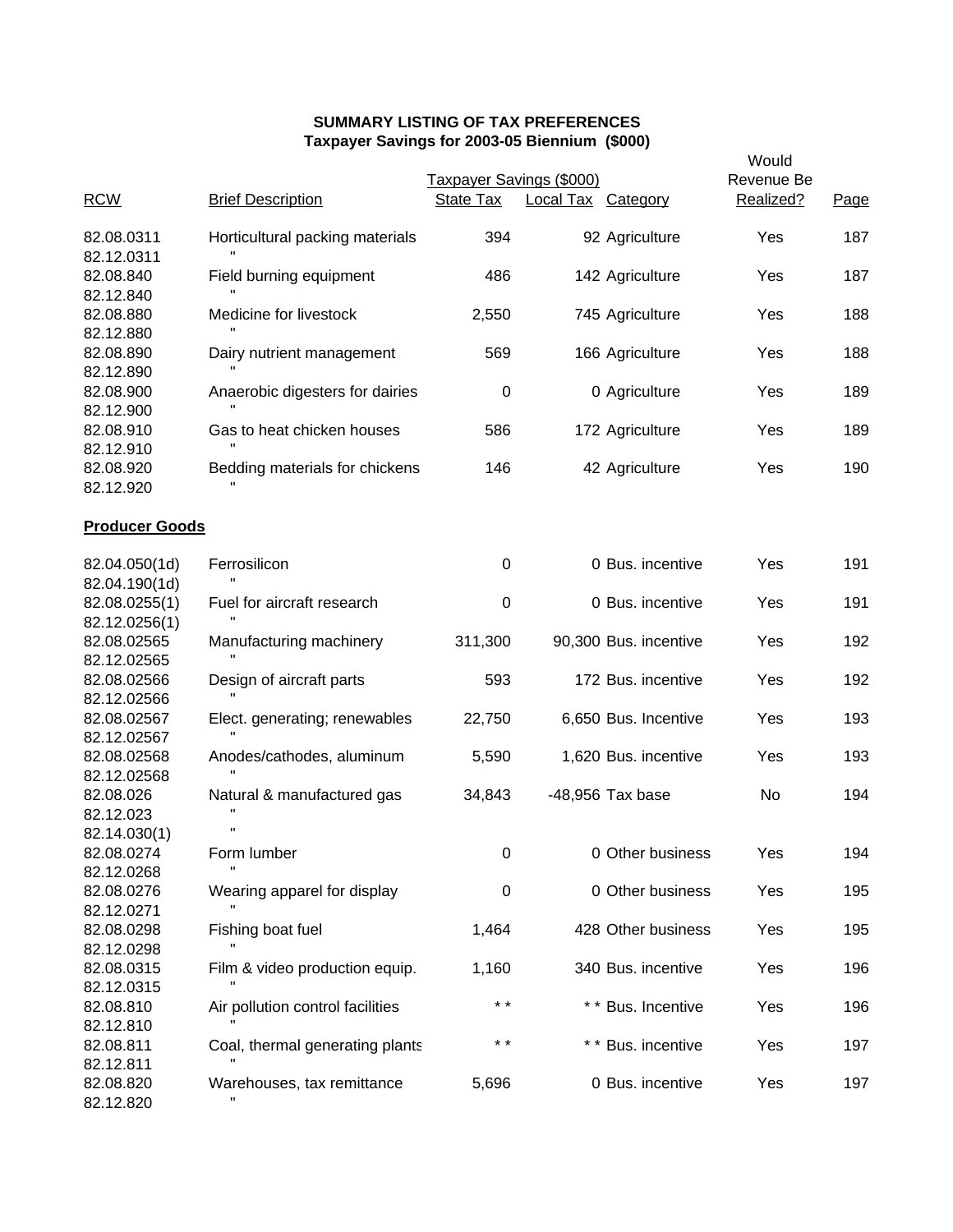|                           |                                                                  |                          |                           |                       | Would      |      |
|---------------------------|------------------------------------------------------------------|--------------------------|---------------------------|-----------------------|------------|------|
|                           |                                                                  | Taxpayer Savings (\$000) |                           |                       | Revenue Be |      |
| <b>RCW</b>                | <b>Brief Description</b>                                         | <b>State Tax</b>         | <b>Local Tax Category</b> |                       | Realized?  | Page |
| 82.08.955<br>82.12.955    | Distribution of biodiesel fuels                                  | 30                       |                           | 9 Bus. incentive      | Yes        | 198  |
| 82.08.960<br>82.12.960    | Distrib. of wood biomass fuel                                    | 0                        |                           | 0 Bus. incentive      | Yes        | 198  |
| 82.08.965<br>82.12.965    | Semiconductor materials                                          | $\boldsymbol{0}$         |                           | 0 Bus. incentive      | Yes        | 199  |
| 82.08.970                 | Semiconductor materials, gas                                     | 0                        |                           | 0 Bus. incentive      | Yes        | 199  |
| 82.12.970<br>82.08.975    | Aircraft computer costs                                          | 4,700                    |                           | 1,360 Bus. incentive  | Yes        | 200  |
| 82.12.975<br>82.08.980    | Aircraft production facilities                                   | 20,500                   |                           | 6,000 Bus. incentive  | Yes        | 200  |
| 82.12.980<br>82.12.010(1) | Use tax on rental value                                          | 3,181                    |                           | 686 Other business    | Yes        | 201  |
| 82.12.0263                | <b>Extracted fuel</b>                                            | 4,033                    |                           | 1,179 Other business  | Yes        | 201  |
| 82.12.0265                | Bailed equipment for R&D                                         | 1,338                    |                           | 391 Other business    | Yes        | 202  |
| 82.12.0272                | Display items for trade shows                                    | 1,094                    |                           | 319 Other business    | Yes        | 202  |
| 82.12.800                 | Boats used by manuf./dealers                                     | 636                      |                           | 186 Other business    | Yes        | 203  |
| 82.12.801                 | Ħ                                                                |                          |                           |                       |            |      |
| 82.12.802                 |                                                                  |                          |                           |                       |            |      |
| <b>Interstate Sales</b>   |                                                                  |                          |                           |                       |            |      |
| 82.08.0254                | Constitutionally exempt sales                                    | 282,018                  |                           | 73,759 Commerce       | No.        | 204  |
| 82.12.0255                |                                                                  |                          |                           |                       |            |      |
| 82.08.0255(2)             | Special fuel                                                     | 2,686                    |                           | 786 Commerce          | No.        | 204  |
| 82.12.0256(2)             |                                                                  |                          |                           |                       |            |      |
| 82.08.0261                | Items used in interstate comm.                                   | 226                      |                           | 60 Commerce           | Unlikely   | 205  |
| 82.08.0262                | Interstate transportation equip.                                 | 143,087                  |                           | 41,825 Commerce       | Unlikely   | 205  |
| 82.08.0263                | Interstate commerce vehicles                                     | 24,334                   |                           | 6,365 Commerce        | Unlikely   | 206  |
| 82.08.0264                | Vehicles sold to nonresidents                                    | 74,206                   |                           | 21,729 Individuals    | No.        | 206  |
| 82.08.0265                | Repaired items, to other states                                  | 7,691                    |                           | 2,012 Individuals     | No.        | 207  |
| 82.08.0266<br>82.12.02665 | Boats sold to nonresidents                                       | 10,498                   |                           | 2,746 Individuals     | Unlikely   | 207  |
| 82.08.0268                | Farm equip. for nonresidents                                     | 7,430                    |                           | 2,172 Agriculture     | Unlikely   | 208  |
| 82.08.0269                | Alaska & Hawaii purchases                                        | 0                        |                           | 0 Individuals         | No         | 208  |
| 82.08.0273                | Purchases by nonresidents of<br>states with sales taxes $<$ 3.0% | 80,812                   |                           | 23,623 Individuals    | Possibly   | 209  |
| 82.08.0279                | Nonresidents' rental cars                                        | 29                       |                           | 9 Commerce            | Unlikely   | 209  |
| 82.08.050(5)              | Sellers with a limited                                           | 0                        |                           | 0 Other business      | Unlikely   | 210  |
|                           | connection to Washington                                         |                          |                           |                       |            |      |
| 82.12.040(5)              |                                                                  |                          |                           |                       |            |      |
| 82.08.850                 | <b>Exported conifer seedings</b>                                 | 32                       |                           | 8 Agriculture         | Yes        | 210  |
| 82.12.850                 |                                                                  |                          |                           |                       |            |      |
| 82.12.0251                | Nonresidents' pers. property                                     | 8,374,185                |                           | 2,447,838 Individuals | Unlikely   | 211  |
| 82.12.0254                | Vehicles used in commerce                                        | 63,140                   |                           | 16,514 Commerce       | No         | 211  |
| 82.12.0266                | Vehicles acquired in military                                    | 3,639                    |                           | 1,063 Individuals     | Yes        | 212  |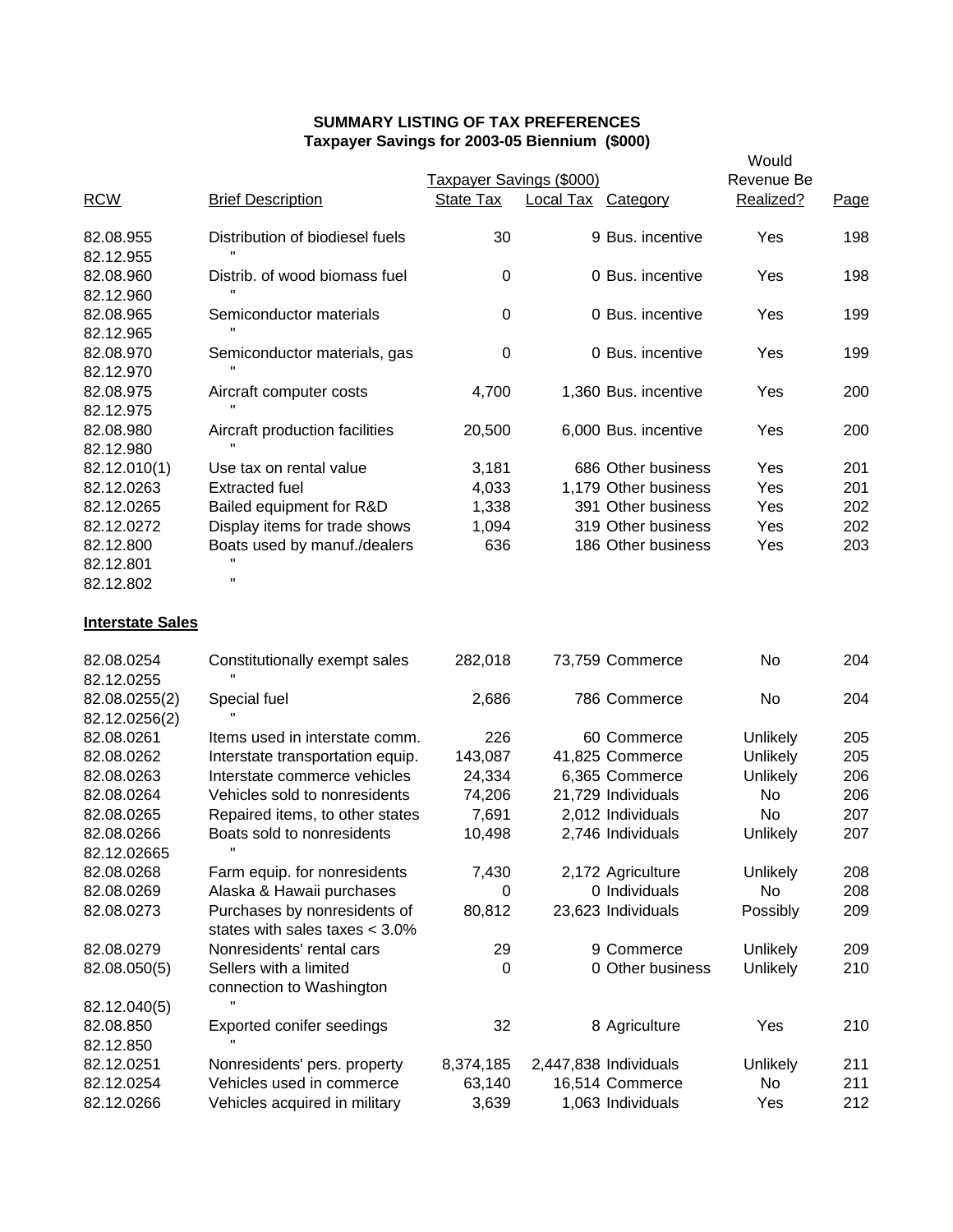| <b>RCW</b>                      | <b>Brief Description</b>        | Taxpayer Savings (\$000)<br>State Tax | <b>Local Tax Category</b> |                   | Would<br>Revenue Be<br>Realized? | Page |
|---------------------------------|---------------------------------|---------------------------------------|---------------------------|-------------------|----------------------------------|------|
| <b>Public Activities</b>        |                                 |                                       |                           |                   |                                  |      |
| 82.04.050(7)                    | Labor, local road construction  | 154,243                               |                           | 37,967 Government | Yes                              | 213  |
| 82.04.050(9)                    | Labor, Federal govt. structures | 56,472                                |                           | 16,507 Government | No                               | 213  |
| 82.08.02525                     | Copies of public records        | 44                                    |                           | 12 Individuals    | Yes                              | 214  |
| 82.12.02525                     |                                 |                                       |                           |                   |                                  |      |
| 82.08.0255(1b)                  | Fuel for urban transit          | 2,655                                 |                           | 776 Government    | Yes                              | 214  |
| 82.12.0256(3)                   |                                 |                                       |                           |                   |                                  |      |
| 82.08.0256                      | Public utility property         | $\boldsymbol{0}$                      |                           | 0 Government      | Yes                              | 215  |
| 82.12.0257                      |                                 |                                       |                           |                   |                                  |      |
| 82.08.02569                     | Gravitational wave observatory  | $\boldsymbol{0}$                      |                           | 0 Government      | No                               | 215  |
| 82.12.02569                     |                                 |                                       |                           |                   |                                  |      |
| 82.08.0271                      | Watershed & flood protection    | 51                                    |                           | 15 Government     | Yes                              | 216  |
| 82.12.930                       |                                 |                                       |                           |                   |                                  |      |
| 82.08.0275                      | Sand/gravel, local road const.  | 3,089                                 |                           | 903 Government    | Yes                              | 216  |
| 82.12.0269                      |                                 |                                       |                           |                   |                                  |      |
| 82.08.0278                      | Annexation sales                | $\pmb{0}$                             |                           | 0 Government      | Yes                              | 217  |
| 82.12.0274                      |                                 |                                       |                           |                   |                                  |      |
| 82.08.0285                      | Ferry boats                     | 10,604                                |                           | 3,100 Government  | Yes                              | 217  |
| 82.12.0279                      |                                 |                                       |                           |                   |                                  |      |
| 82.08.0287                      | Ride-sharing vehicles           | 842                                   |                           | 246 Other         | Yes                              | 218  |
| 82.12.0282                      |                                 |                                       |                           |                   |                                  |      |
| 82.08.02875                     | Football stadium parking        | 572                                   |                           | 168 Government    | Yes                              | 218  |
| 82.08.02915                     | Housing for youth in crisis     | 132                                   |                           | 39 Nonprofit - H  | Yes                              | 219  |
| 82.12.02915                     |                                 |                                       |                           |                   |                                  |      |
| 82.08.0299                      | Lodging for homeless persons    | 14                                    |                           | 12 Individuals    | Yes                              | 219  |
| 82.08.0316                      | Cigarettes, tribal contracts    | 0                                     |                           | 0 Government      | No                               | 220  |
| 82.12.0316                      |                                 |                                       |                           |                   |                                  |      |
| 82.08.834                       | Sale/leasebacks for R. T. A.    | $\boldsymbol{0}$                      |                           | 0 Government      | No                               | 220  |
| 82.12.834                       |                                 |                                       |                           |                   |                                  |      |
| 82.08.870                       | Motorcycles, rider training     | 6                                     |                           | 2 Government      | Yes                              | 221  |
| 82.12.845                       |                                 |                                       |                           |                   |                                  |      |
| 82.12.02545                     | Naval aircraft training equip.  | 0                                     |                           | 0 Government      | No                               | 221  |
| 82.12.02595                     | Donations to nonprofits/govt.   | 891                                   |                           | 261 Nonprofit - O | Yes                              | 222  |
| 82.12.0264                      | Driver training vehicles        | 189                                   |                           | 55 Government     | Yes                              | 222  |
| 82.12.0284                      | Computers donated to schools    | 203                                   |                           | 59 Government     | Yes                              | 223  |
|                                 |                                 |                                       |                           |                   |                                  |      |
| <b>Health-Related Purchases</b> |                                 |                                       |                           |                   |                                  |      |
| 82.04.050(2a)                   | Hospital laundry service        | 2,292                                 |                           | 670 Nonprofit - H | Yes                              | 224  |
| 82.08.02795                     | Free public hospitals           | 156                                   |                           | 39 Other          | Yes                              | 224  |
| 82.12.02745                     |                                 |                                       |                           |                   |                                  |      |
| 82.08.02805                     | Blood, bone & tissue banks      | 607                                   |                           | 178 Nonprofit - H | Yes                              | 225  |
| 82.12.02747                     |                                 |                                       |                           |                   |                                  |      |
| 82.08.02806                     | Human body parts                | 959                                   |                           | 280 Other         | Yes                              | 225  |
| 82.12.02748                     |                                 |                                       |                           |                   |                                  |      |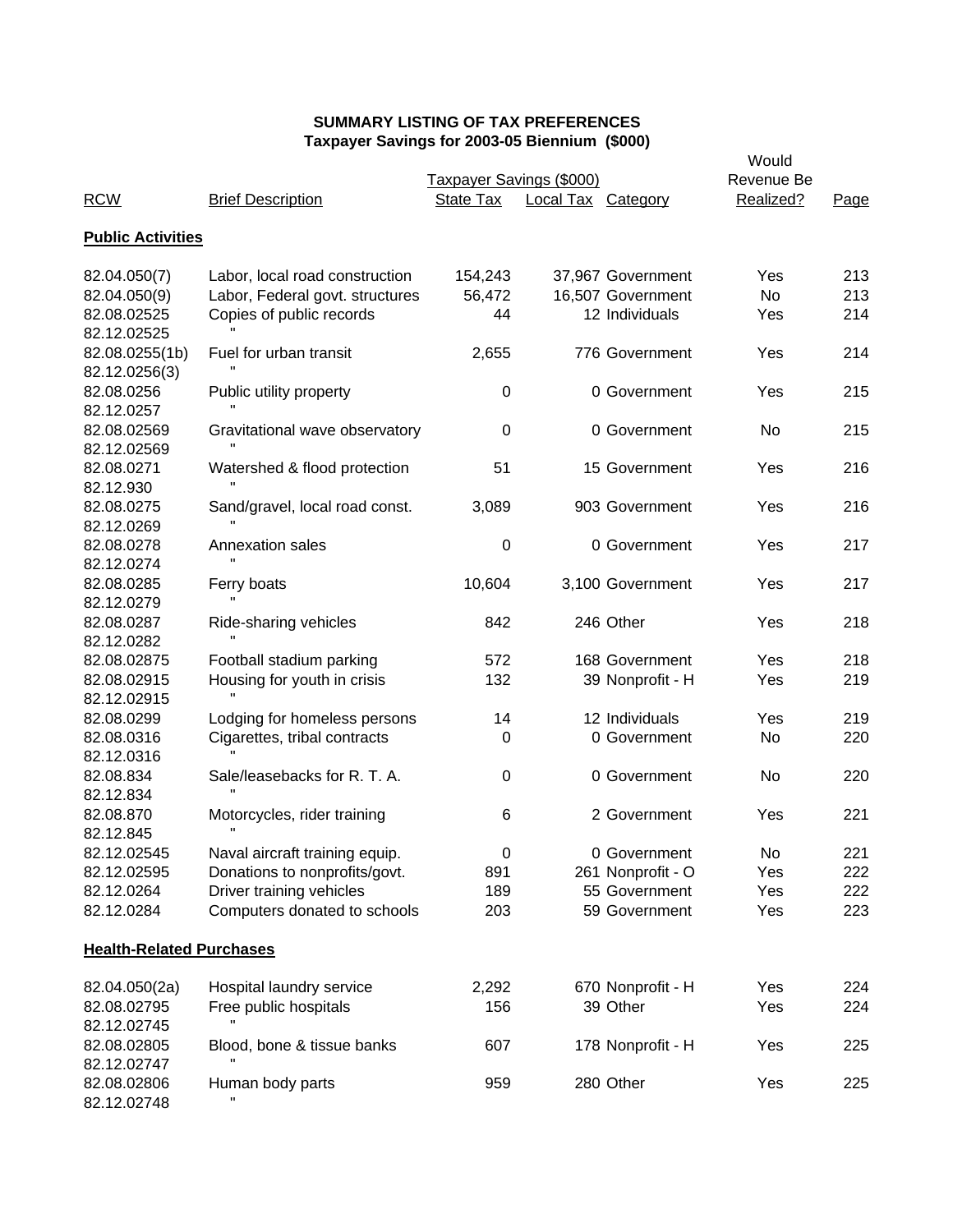|                                 | . axpaydi oavings for 2003-03 Dictimum (\$000)                |                          | Would              |                      |            |      |
|---------------------------------|---------------------------------------------------------------|--------------------------|--------------------|----------------------|------------|------|
|                                 |                                                               | Taxpayer Savings (\$000) |                    |                      | Revenue Be |      |
| <b>RCW</b>                      | <b>Brief Description</b>                                      | State Tax                | Local Tax Category |                      | Realized?  | Page |
| 82.08.02807<br>82.12.02749      | Organ procurement                                             | $\star$ $\star$          |                    | ** Nonprofit - H     | Yes        | 226  |
| 82.08.0281<br>82.12.0275        | Prescription drugs                                            | 453,791                  |                    | 132,647 Individuals  | Yes        | 226  |
| 82.08.0283<br>82.12.0277        | Medical devices                                               | 151,264                  |                    | 44,216 Individuals   | Yes        | 227  |
| 82.08.925<br>82.12.925          | Dietary supplements                                           | 4,585                    |                    | 1,340 Individuals    | Yes        | 227  |
| 82.08.935<br>82.12.935          | Drug delivery systems                                         | 55                       |                    | 16 Individuals       | Yes        | 228  |
| 82.08.940<br>82.12.940          | Over-the-counter drugs                                        | 15,792                   |                    | 4,616 Individuals    | Yes        | 228  |
| 82.08.945<br>82.12.945          | Kidney dialysis equipment                                     | 0                        |                    | 0 Other business     | No.        | 229  |
|                                 | <b>Other Sales/Use Tax Exemptions</b>                         |                          |                    |                      |            |      |
| 82.04.050                       | Personal & prof. services                                     | 5,291,004                | 1,546,601 Services |                      | Yes        | 230  |
| 82.04.050(2a)                   | Apartment coin-op laundries                                   | 6,252                    |                    | 1,825 Individuals    | Yes        | 231  |
| 82.04.050(2d)                   | Janitorial services                                           | $\Omega$                 |                    | 0 Services           | Yes        | 231  |
| 82.04.050(3e)                   | Tree trimming, power lines                                    | 4,786                    |                    | 1,401 Tax base       | Yes        | 232  |
| 82.04.050(6)                    | Custom computer software                                      | 42,751                   |                    | 12,496 Services      | Yes        | 232  |
| 82.04.062                       | Precious metals & bullion                                     | 5,000                    |                    | 1,462 Other business | Yes        | 233  |
| 82.08.010(1)                    | Trade-ins                                                     | 255,000                  |                    | 74,538 Individuals   | Yes        | 233  |
| 82.08.0251                      | Casual sales                                                  | 9,779                    |                    | 2,859 Individuals    | Unlikely   | 234  |
| 82.08.0253                      | Newspapers                                                    | 27,216                   |                    | 7,956 Individuals    | Yes        | 234  |
| 82.12.0345                      |                                                               |                          |                    |                      |            |      |
| 82.08.02535                     | Fund-raising sales, magazines                                 | 881                      |                    | 258 Nonprofit - O    | Yes        | 235  |
| 82.08.02537<br>82.12.0347       | Academic transcripts                                          | 233                      |                    | 68 Individuals       | Yes        | 235  |
| 82.08.0255(1b)<br>82.12.0256(3) | Motor vehicle and special fuel                                | 489,750                  |                    | 143,158 Individuals  | Yes        | 236  |
| 82.08.02573                     | Fund-raising, nonprofit org.                                  | 864                      |                    | 252 Nonprofit - O    | Yes        | 236  |
| 82.08.0258                      | <b>Red Cross</b>                                              | $\star$ $\star$          |                    | * * Nonprofit - H    | No         | 237  |
| 82.12.0259                      | Ħ                                                             |                          |                    |                      |            |      |
| 82.08.0282                      | Returnable containers                                         | 0                        |                    | 0 Other business     | Yes        | 237  |
| 82.12.0276                      |                                                               |                          |                    |                      |            |      |
| 82.08.0289                      | Local residential & coin-op<br>telephone service              | 83,000                   |                    | 24,300 Individuals   | Yes        | 238  |
| 82.08.0291                      | Recreation & physical fitness<br>by youth orgs. & local govt. | 7,838                    |                    | 1,809 Nonprofit - C  | Yes        | 238  |
| 82.12.02917                     |                                                               |                          |                    |                      |            |      |
| 82.08.0293                      | Food and food ingredients                                     | 1,389,818                |                    | 406,255 Individuals  | Yes        | 239  |
| 82.12.0293                      |                                                               |                          |                    |                      |            |      |
| 82.08.0297                      | Food stamp purchases                                          | 3,002                    |                    | 877 Individuals      | Yes        | 239  |
| 82.12.0297                      |                                                               |                          |                    |                      |            |      |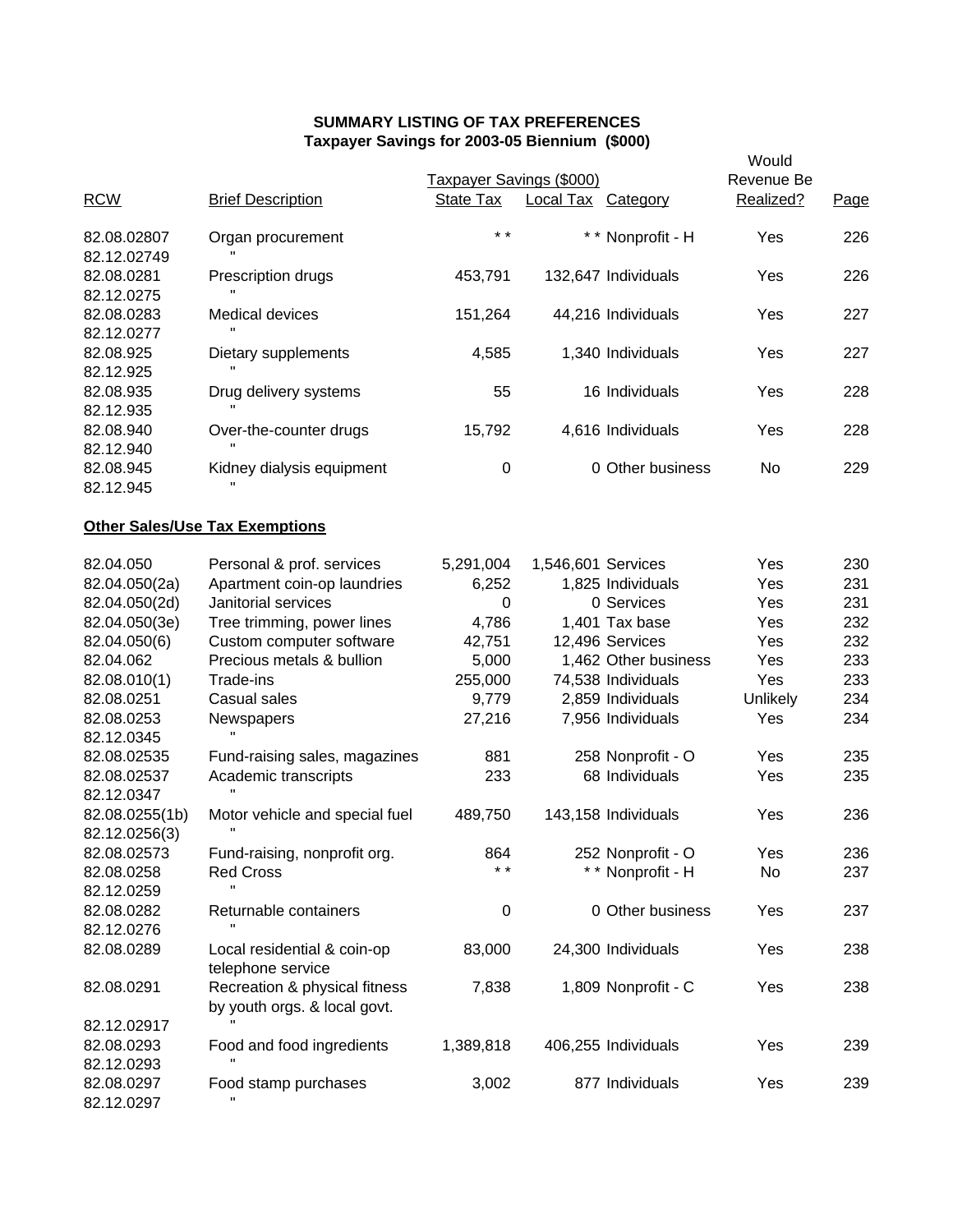|                                | $\frac{1}{2}$ idayo iyo kumali umumiy katalog asl ahal dagaalka ugu dhaqaalka ugu dhaqaalka ugu dhaqaalka ugu dhaqaalka ugu dhaqaalka ugu dhaqaalka ugu dhaqaalka ugu dhaqaalka ugu dhaqaalka ugu dhaqaalka ugu dhaqaalka ugu dha |                          |                           |                       | Would           |      |
|--------------------------------|-----------------------------------------------------------------------------------------------------------------------------------------------------------------------------------------------------------------------------------|--------------------------|---------------------------|-----------------------|-----------------|------|
|                                |                                                                                                                                                                                                                                   | Taxpayer Savings (\$000) |                           |                       | Revenue Be      |      |
| <b>RCW</b>                     | <b>Brief Description</b>                                                                                                                                                                                                          | State Tax                | <b>Local Tax Category</b> |                       | Realized?       | Page |
| 82.08.031                      | Arts & cultural organizations                                                                                                                                                                                                     | 1,520                    |                           | 440 Nonprofit - A     | Yes             | 240  |
| 82.12.031                      |                                                                                                                                                                                                                                   |                          |                           |                       |                 |      |
| 82.08.032                      | Used park-model trailers                                                                                                                                                                                                          | 639                      |                           | 187 Individuals       | No              | 240  |
| 82.12.032                      |                                                                                                                                                                                                                                   |                          |                           |                       |                 |      |
| 82.08.033                      | Used mobile homes                                                                                                                                                                                                                 | 29,534                   |                           | 8,147 Individuals     | No              | 241  |
| 82.12.033                      |                                                                                                                                                                                                                                   |                          |                           |                       |                 |      |
| 82.08.034                      | Used floating homes                                                                                                                                                                                                               | 158                      |                           | 46 Individuals        | No              | 241  |
| 82.12.034                      |                                                                                                                                                                                                                                   |                          |                           |                       |                 |      |
| 82.08.036                      | Core deposits & tire fees                                                                                                                                                                                                         | $\boldsymbol{0}$         |                           | 0 Tax base            | No              | 242  |
| 82.12.038                      |                                                                                                                                                                                                                                   |                          |                           |                       |                 |      |
| 82.08.830                      | Nonprofit camps/conf. centers                                                                                                                                                                                                     | 274                      |                           | 81 Nonprofit - C      | Yes             | 242  |
| 82.08.832                      | Gun safes                                                                                                                                                                                                                         | 89                       |                           | 26 Individuals        | Yes             | 243  |
| 82.12.832                      | Ħ                                                                                                                                                                                                                                 |                          |                           |                       |                 |      |
| 82.08.950                      | Electricity and steam                                                                                                                                                                                                             | 0                        |                           | 0 Tax base            | No              | 243  |
| 82.12.950                      |                                                                                                                                                                                                                                   |                          |                           |                       |                 |      |
| 82.14.410                      | Local sales tax cap for lodging                                                                                                                                                                                                   | 0                        |                           | 2,609 Other business  | Yes             | 244  |
| 67.28.181                      |                                                                                                                                                                                                                                   |                          |                           |                       |                 |      |
| 82.14.430                      | Regional transportation tax;<br>exemption for certain vehicles                                                                                                                                                                    | 0                        |                           | 0 Tax base            | Yes             | 244  |
| 82.14.450(3)                   | Local sales tax; vehicles                                                                                                                                                                                                         | 0                        |                           | 0 Bus. Incentive      | Yes             | 245  |
| <b>Deferrals &amp; Credits</b> |                                                                                                                                                                                                                                   |                          |                           |                       |                 |      |
| 36.100.090                     | Baseball stadium deferral                                                                                                                                                                                                         | 0                        |                           | 0 Bus. Incentive      | No.             | 246  |
| 36.102.070                     | Football stadium deferral                                                                                                                                                                                                         | 0                        |                           | 0 Bus. Incentive      | No.             | 246  |
| 47.46.060                      | 2nd Narrows bridge                                                                                                                                                                                                                | 20,589                   |                           | 6,672 Bus. Incentive  | No              | 247  |
| 82.08.037                      | Credit for bad debts                                                                                                                                                                                                              | 95,634                   |                           | 27,954 Other business | Unlikely        | 247  |
| 82.12.037                      |                                                                                                                                                                                                                                   |                          |                           |                       |                 |      |
| 82.12.024                      | Natural gas, DSI customers                                                                                                                                                                                                        | 0                        |                           | 0 Bus. incentive      | Possibly        | 248  |
| 82.12.035                      | Credit, tax paid to other states                                                                                                                                                                                                  | 104,920                  |                           | 27,441 Tax base       | <b>Unlikely</b> | 248  |
| 82.32.065                      | Vehicles under warranty                                                                                                                                                                                                           | 357                      |                           | 105 Other business    | <b>Unlikely</b> | 249  |
| 82.34.050(2)                   | Pollution control credit                                                                                                                                                                                                          | 297                      |                           | 0 Other business      | Unlikely        | 249  |
| 82.60.040                      | Rural county deferral                                                                                                                                                                                                             | 14,000                   |                           | 4,060 Bus. incentive  | Yes             | 250  |
| 82.60.049                      |                                                                                                                                                                                                                                   |                          |                           |                       |                 |      |
| 82.63.030                      | High technology deferral                                                                                                                                                                                                          | 47,500                   |                           | 13,800 Bus. incentive | Yes             | 250  |
| 82.66.040                      | Horse race track deferral                                                                                                                                                                                                         | 0                        |                           | 0 Bus. incentive      | <b>No</b>       | 251  |
|                                |                                                                                                                                                                                                                                   | <b>OTHER SALES TAXES</b> |                           |                       |                 |      |
| <b>Cigarette/Tobacco Taxes</b> |                                                                                                                                                                                                                                   |                          |                           |                       |                 |      |
| 82.24.260(1c)                  | Cigarette allotment for Tribes                                                                                                                                                                                                    | 20,100                   |                           | 0 Government          | No              | 253  |
| 82.24.290                      | Cigarettes, military personnel                                                                                                                                                                                                    | 50,900                   |                           | 0 Government          | No              | 253  |
| 82.24.260(1b)                  |                                                                                                                                                                                                                                   |                          |                           |                       |                 |      |
| 82.24.295(1)                   | Cigarettes, tribal contracts                                                                                                                                                                                                      | 0                        |                           | 0 Government          | Unlikely        | 254  |
| 82.26.040                      | Tobacco prod.; constitution                                                                                                                                                                                                       | 2,598                    |                           | 0 Government          | No              | 254  |
|                                |                                                                                                                                                                                                                                   |                          |                           |                       |                 |      |